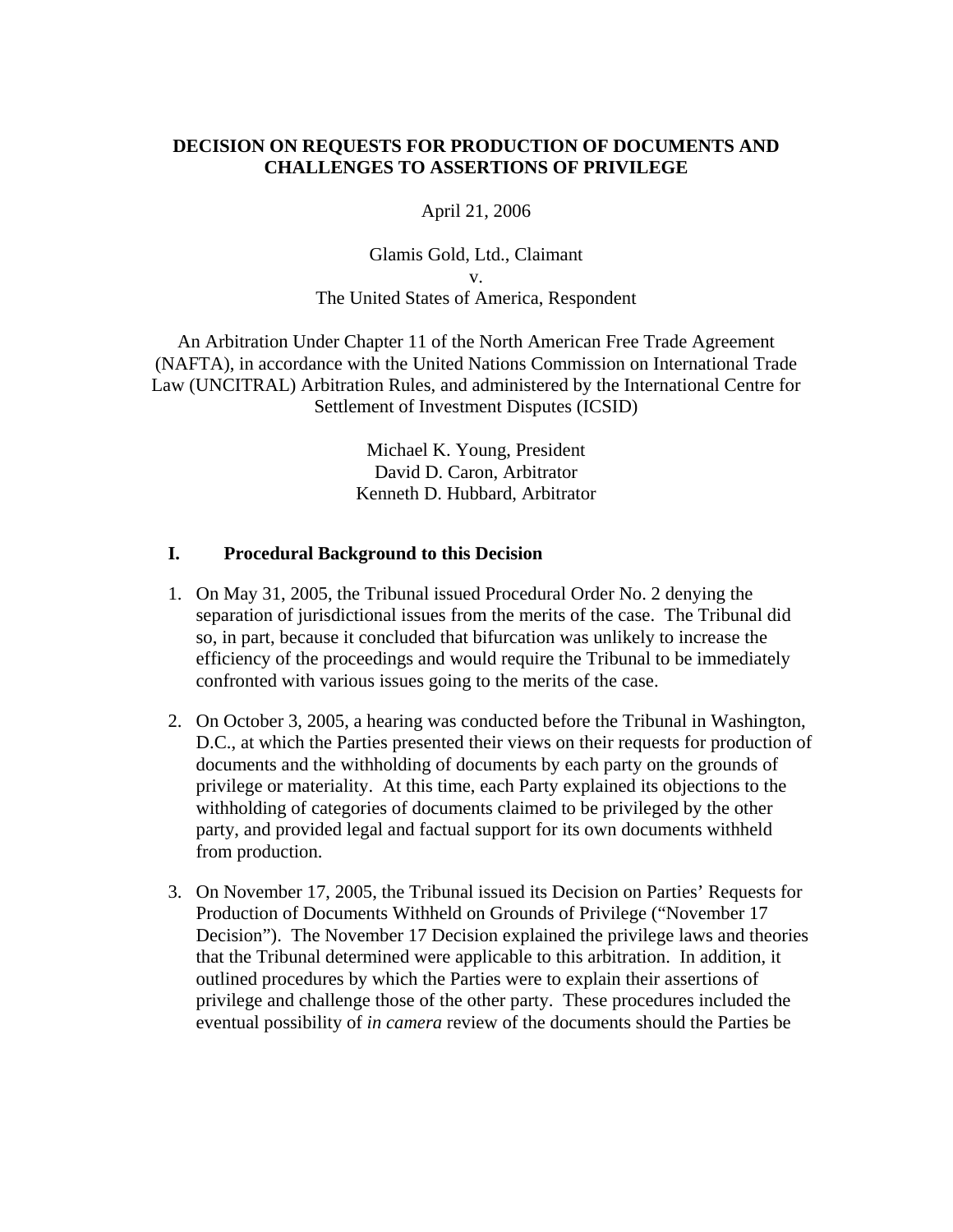unable to resolve outstanding document production disputes.<sup>1</sup> Included with these procedures was a timetable specifying the dates upon which each of the procedures was to be completed. This timetable was intentionally drawn up with short time periods so as to preserve the possibility of the Tribunal holding a hearing in this matter before the end of 2006. Although both Parties worked in good faith to meet the Tribunal's deadlines, they also had difficulty in meeting this aggressive timetable. In an effort to satisfy the requirements and deadlines outlined by the Tribunal in its November 17, 2005 Decision, the parties provided each other and the Tribunal with numerous amended privilege logs, clarifications of objections to claims of privilege, and further explanation in support of assertions of privilege, during the period of December 1, 2005 to January 26, 2006.

- 4. On January 31, 2006, the Tribunal issued Procedural Order No. 8, outlining the steps it considered necessary to complete this process of asserting and challenging claims of privilege. First, it requested that Respondent provide any renewed challenges to Claimant's assertions of privilege by February 8, 2006. From the Claimant, the Tribunal requested a document-by-document explanation of the challenges that the Claimant had argued generally in its letter of January 16, 2006. This explanation was to be submitted by February 15, 2006. The Tribunal then requested, from both Parties, that they provide any further argument on the production issues that remained outstanding no later than March 1, 2006. The Tribunal explained that, if its review of the privilege logs and corresponding challenges was insufficient to enable the Tribunal to adequately determine the validity of all assertions of privilege, it would return to the Parties to discuss the process to be taken to complete this determination. Finally, the Tribunal determined that the schedule had to be extended to accommodate these additional production procedures and it provided an amended arbitral schedule.
- 5. Pursuant to Procedural Order No. 8, Respondent renewed its challenges with respect to six documents withheld by Claimant on grounds of the attorney-client and work product privileges on February 8, 2006.

<sup>&</sup>lt;sup>1</sup> Given the numerous complications raised with an *in camera* review, this possible final step in the procedures was suspended temporarily by the Tribunal in its December 16, 2006 letter to the Parties, until such time as the Tribunal could meet as a whole (with replacement arbitrator, Kenneth D. Hubbard) to discuss this issue in greater depth.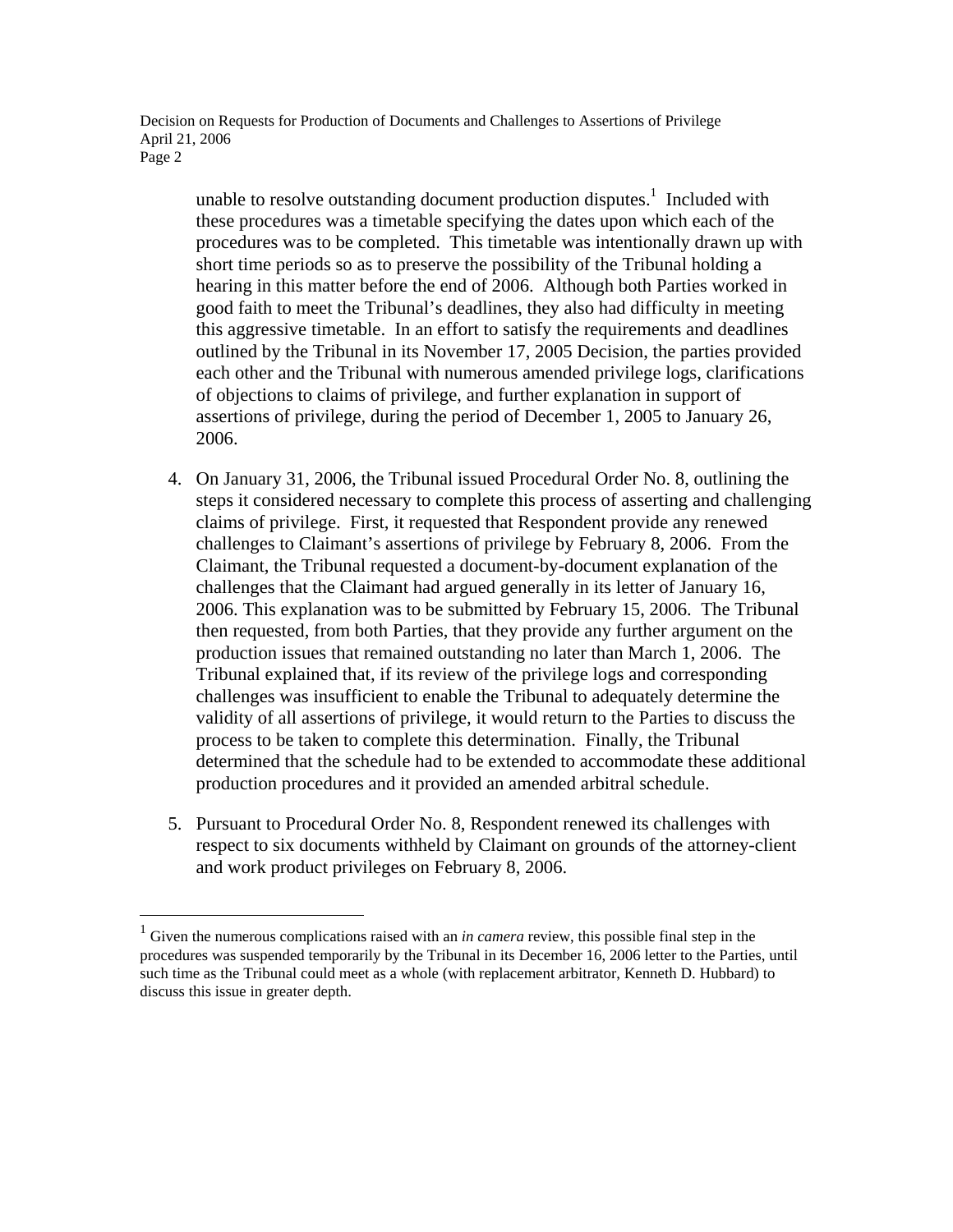- 6. Also in accordance with Procedural Order No. 8, Claimant submitted its renewed challenges to Respondent's claims of privilege with respect to 169 documents on February 15, 2006.
- 7. On March 1, 2006, both Parties provided additional argument on production issues, as requested by the Tribunal. Respondent submitted its response to Claimant's February 15, 2006 challenges to Respondent's documents withheld on privilege grounds. In addition, Respondent requested the Tribunal to compel production of six disputed documents withheld by Claimant as Claimant had not yet responded to Respondent's February 8, 2006 renewal of its challenges to these documents. Claimant submitted further argument in support of its position that the deliberative process privilege does not protect the documents withheld by Respondent. Claimant additionally responded to Respondent's challenges to the six documents withheld by Claimant that remain in dispute.

## **II. Decisions Regarding the Parties' Challenges to Assertions of Privileges**

- 8. Prior to proceeding with its analysis and decisions with respect to the specific documents withheld and the challenges to their withholding, the Tribunal wishes to note three aspects of this Decision:
	- i. First, the organization of the following sections, sometimes by document and sometimes by argument, was introduced by Claimant in its February 15, 2006 submission and followed by Respondent in its March 1, 2006 response. The Tribunal uses this organization as well for the ease of the parties.
	- ii. Second, the Tribunal notes that it found some discrepancies in the privilege logs provided in that some of the descriptions do not match between the logs provided by Respondent and those summarized by Claimant. As Respondent usually responded to Claimant's arguments without citing specific document log numbers, the Tribunal has utilized the list of documents that Claimant asserts correspond to each argument, but requests that the parties please notify the Tribunal as soon as possible if they note any remaining discrepancies. In addition, in the case of Section D where the most discrepancies lie, the Tribunal requests an updated chart from Claimant listing the documents still under dispute and the corresponding document numbers from Respondent's logs.
	- iii. Third, where the analysis of an asserted privilege requires the Tribunal to balance Claimant's need for the documents against Respondent's interest in maintenance of the privilege, the Tribunal in several instances has deferred that decision until a later date. The Tribunal wishes to be clear as to the limits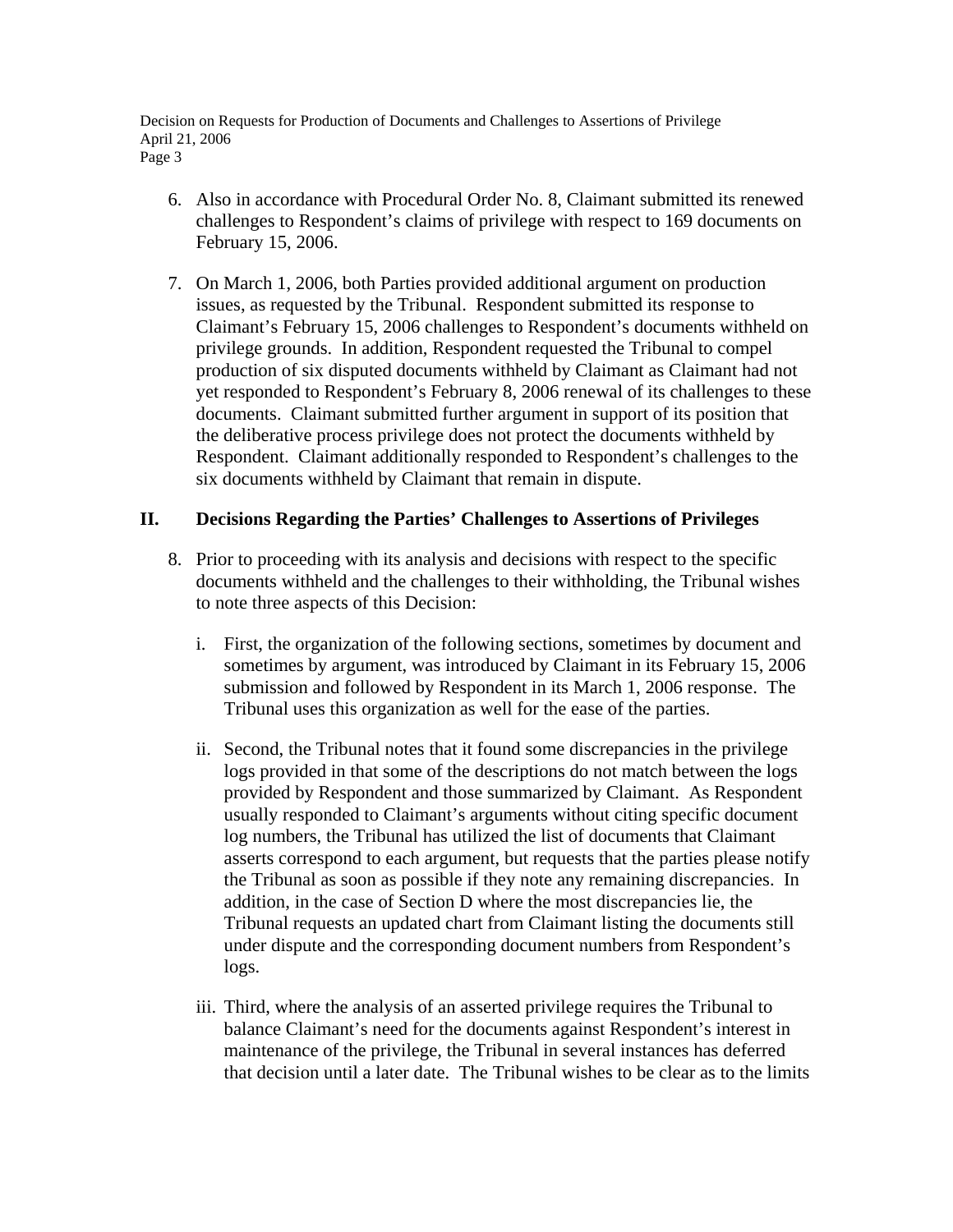> of these deferrals. In the Tribunal's view, the phase of this proceeding concerned with party driven requests for production of documents is closed. In deferring any particular decision on such requests, the Tribunal defers its decision only as to the particular document or documents requested. The decision of the Tribunal to defer some decisions until a later time is driven by two factors. The starting point for the Tribunal is that it should not override privileges unnecessarily. Simultaneously, the question of Claimant's need for a particular document cannot be assessed with accuracy at this early point in the arbitration. This is particularly the case given the fact that Claimant in many instances has other documents, or entirely different means of proof, available to it to establish a proposition. In deferring a decision, the Tribunal anticipates that such decision will not be made until, or following, the hearing on the merits of the claim. The Tribunal acknowledges that any later decision to order production would result in a limited extension of the proceedings.

*Section A: Decisions with respect to Documents Withheld by the State of California* 

 *Group 1: Bill Analyses of Senate Bill 22* 

- 9. Claimant argues that, with respect to ten analyses of Senate Bill 22 (SB 22) at issue in this section,<sup>2</sup> the deliberative process privilege should not apply and if it does, it should be outweighed by Claimant's compelling need for the documents' release. Specifically, Claimant alleges that the nine documents claimed by Respondent as protected under California Government Code §6254(l), an absolute privilege, are not subject to this privilege as this code protects only against "open inspection" and not litigation requests. Therefore, Claimant argues that these documents are protected, if at all, only under the qualified "official information privilege." Claimant then asserts that both the official information and deliberative process privileges, should they apply, are overridden by Claimant's great need for the documents. Claimant alleges that the content of the documents makes clear that the documents reveal California's discriminatory intent in enacting legislation to expropriate Claimant's property by making its mining claims worthless. Additionally, Claimant points to the release of similar documents regarding Senate Bill 1828 that were produced as proof that California does not have a general rule against the public release of this type of document.<sup>3</sup>
- 10. Claimant additionally argues that the deliberative process privilege does not protect these documents as the very decision-making process is at issue in this

 2 California Log Nos. 161, 173, 203, 204, 205, 206, 207, 209, 210, and 211.

<sup>3</sup>*See* Claimant's February 15, 2006 letter to the Tribunal, Tab A at pages 1-2.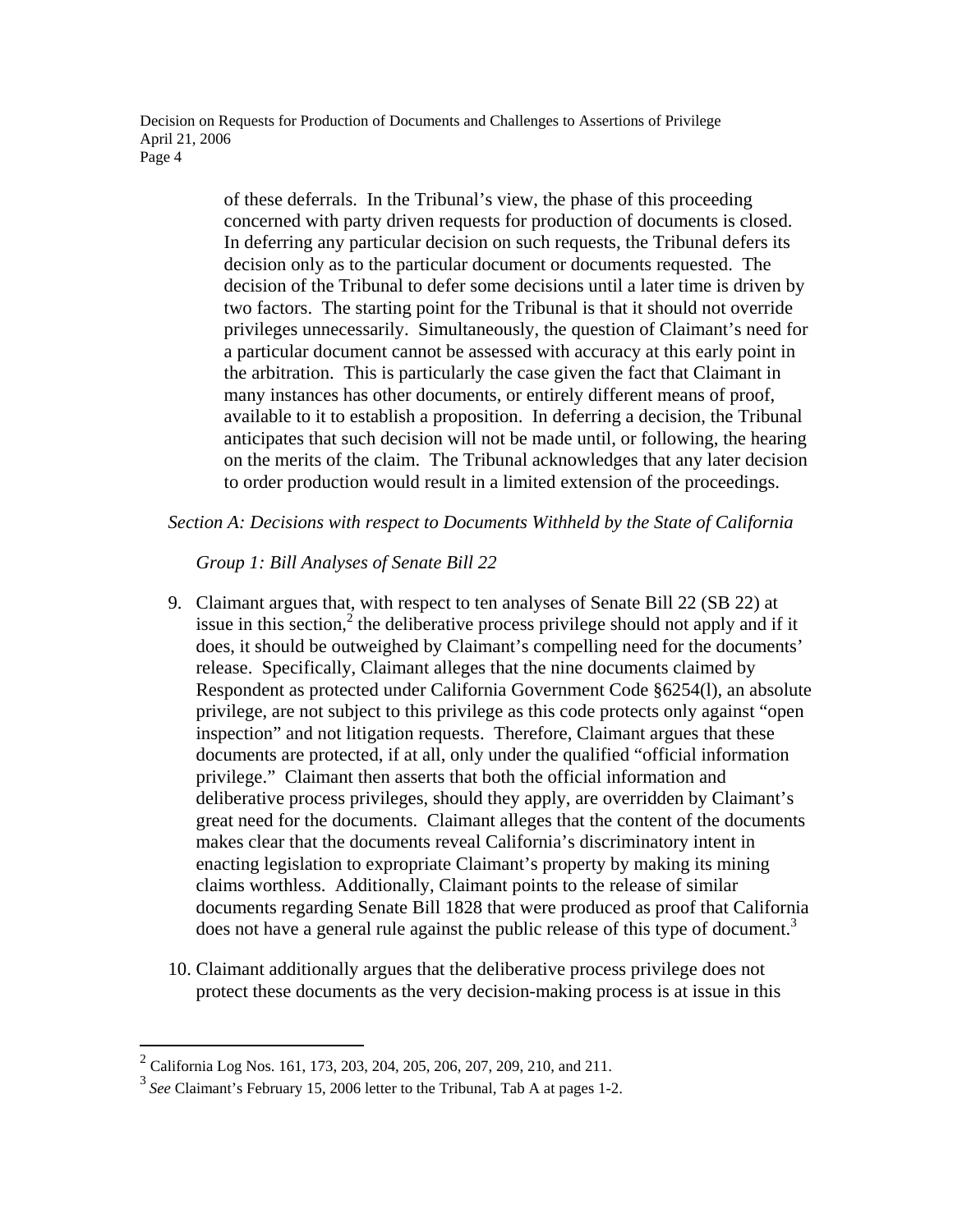arbitration.<sup>4</sup> Claimant asserts that "where the decision-making process itself is the subject of litigation, the deliberative process privilege may not be raised as a bar against disclosure of critical information."5 In addition, Claimant argues that Respondent's interest in protection of its deliberative process is further weakened by a general failure to provide a document-by-document sufficient description of the specific harm that would result from disclosure.<sup>6</sup>

- 11. Respondent replies that California Government Code §6254(l) absolutely protects the ten bill analyses in question. Respondent argues that these confidential interand intra-agency analyses are protected under this code because a request for documents from California, a non-party in this arbitration, is more akin to a public records request than a third party subpoena in litigation. In addition, Respondent asserts that the documents are also protected under the deliberative process privilege as they are both pre-decisional and deliberative. Respondent argues that Claimant's need does not outweigh Respondent's interest in protection as the information sought is otherwise available from public sources and Claimant's need is based solely on speculation. Finally, Respondent contends that the deliberative process privilege requires a document-by-document weighing of interests for determinations of production and thus the release of some bill analyses does not urge the release of all others.<sup>7</sup>
- 12. The Tribunal is hesitant to delve into and decide upon the intricacies of local state law in an international arbitration. The Parties, however, have urged the Tribunal to look to California law, and have presented their arguments with reference to that law. The Tribunal thus inquires into the law of California on the question of privilege, not because the Tribunal believes it necessarily to be the applicable law, but rather because the Parties direct the Tribunal to it.
- 13. After analysis of California Government Code §6254(l) and relevant case law, the Tribunal finds that §6254(l) does not protect the particular documents in question. In a similar situation in which a California agency was not a party to the litigation, but was very involved in the facts of the dispute, a California Court of Appeals held that the information was critical to a party to the litigation and thus  $§6254(1)$  did not protect the agency's records.<sup>8</sup> The Tribunal finds that the rights of Claimant (in effect a litigant here) are affected by the documents requested and, in addition, the State of California has been similarly involved intimately in

<u>.</u>

See Claimant's March 1, 2006 letter to the Tribunal.

<sup>5</sup> *Quoting Burka v. New York City Transit Auth.,* 110 F.R.D. 660, 667 (S.D.N.Y. 1986).

<sup>6</sup> *See* Claimant's March 1, 2006 letter to the Tribunal at pages 2-5.

<sup>&</sup>lt;sup>7</sup> See Respondent's March 1, 2006 letter to the Tribunal at pages 3-5.

<sup>&</sup>lt;sup>8</sup> See Marylander v. Superior Court, 81 Cal.App.4<sup>th</sup> 1119, 1125 (2000).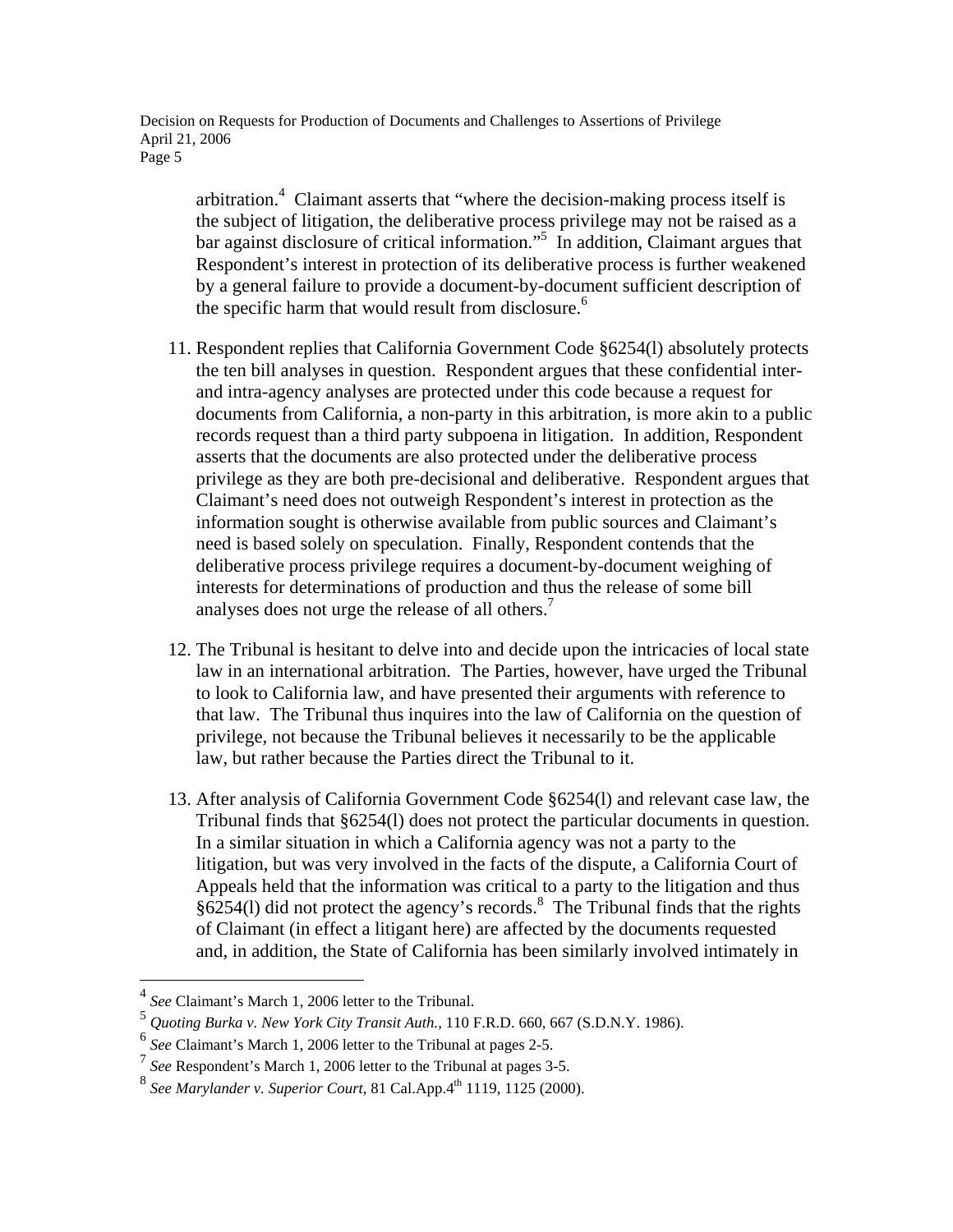the events that culminated in this dispute. Therefore, the Tribunal finds that the absolute protection of California Government Code §6254(l) does not protect the documents at issues.

14. The Tribunal turns then to the other privileges asserted by Respondent over these documents, namely California's official information privilege and the deliberative process privilege. As the two are similar, the Tribunal thinks it appropriate to apply the principles of the deliberative process privilege to the analysis of both privileges. The Tribunal recognizes that "[t]he deliberative process privilege is a qualified one. A litigant may obtain deliberative materials if his or her need for the materials and the need for accurate fact-finding override the government's interest in non-disclosure."<sup>9</sup> In this situation, although the Tribunal recognizes the assertion of and interests in the deliberative process privilege, it finds the statement of Claimant's need, particularly given the apparent absence of other documents or other means of proof available to the Claimant, to be sufficiently great to override those interests. Therefore, the Tribunal requests Respondent to produce the ten documents at issue, at its earliest opportunity.

*Group 2: Government Log No. 105* 

- 15. Claimant believes that Government Log No. 105 was logged in response to Claimant's request for documents acknowledging that the State Mining and Geology Board (SMGB) had been advised by counsel that the regulatory measure it was considering did not constitute a legal taking. Claimant argues that the attorney-client privilege asserted by Respondent was waived with respect to this document—and any other confidential communications on this subject matter between the Board and counsel—as a statement was allegedly made by the SMGB in the Executive Officer's Report of March 13, 2005 Hearing that it had been advised by counsel that the proposed regulatory action would not constitute a taking. Claimant contends that the public disclosure of the legal conclusion of counsel constitutes a waiver of the underlying legal analysis and advice.<sup>10</sup>
- 16. Respondent argues that the document in question is not actually responsive to Claimant's request for documents acknowledging the SMGB's advice from counsel on whether the measure was a taking or not and that there are in fact no documents responsive to this request. In addition, Respondent states that members of the SMGB never saw the disputed document nor did it form the basis for any statements regarding the takings issue. Finally, Respondent argues that a single extrajudicial statement concerning legal advice does not inject that advice

<sup>&</sup>lt;sup>9</sup> Federal Trade Commission v. Warner Communications, Inc., 742 F.2d 1156, 1161 (9<sup>th</sup> Cir. 1984).

<sup>10</sup> *See* Claimant's February 15, 2006 letter to the Tribunal, Tab A at pages 3-4.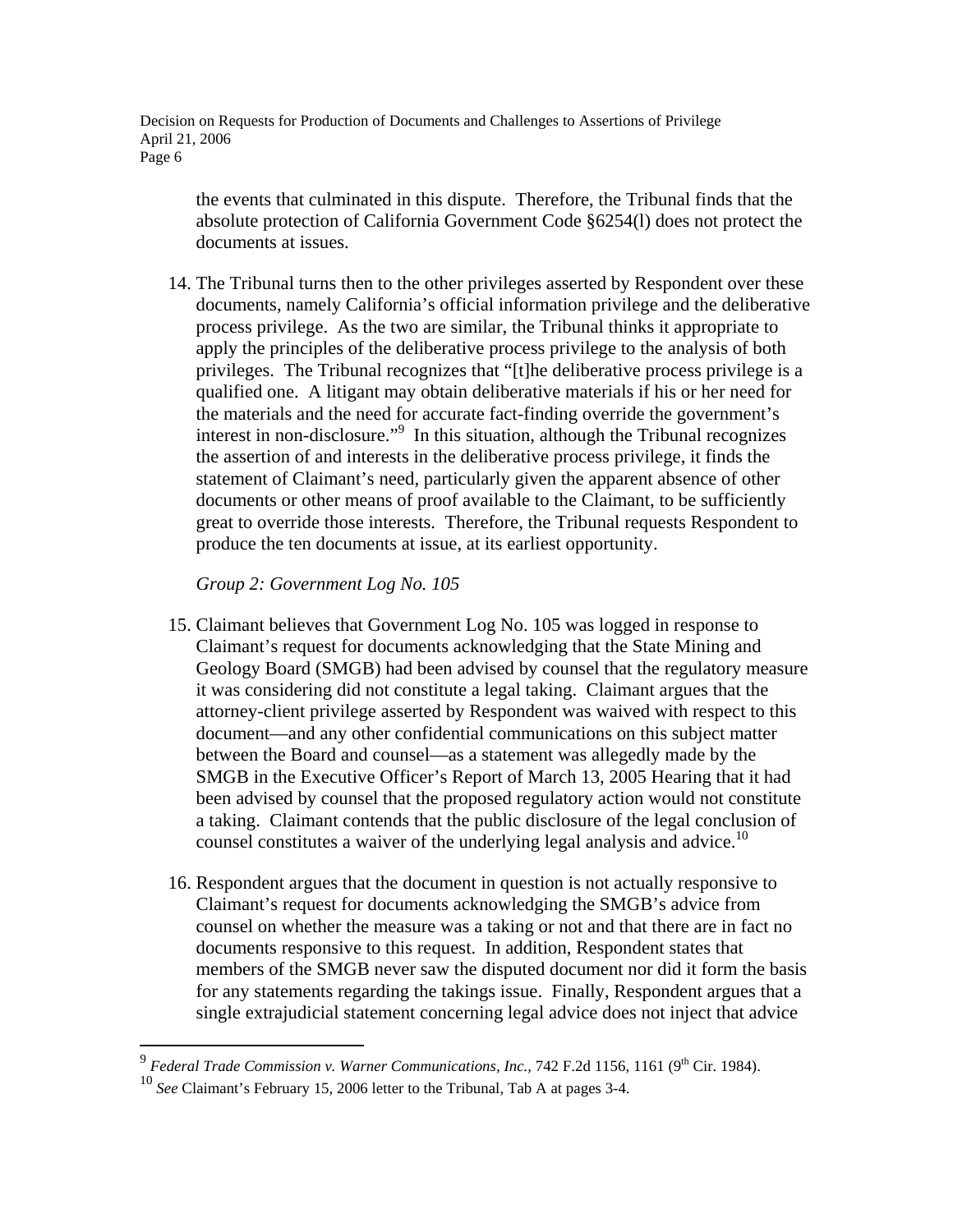as an issue into the case and thus does not constitute waiver of the attorney-client privilege. $11$ 

17. The Tribunal acknowledges Respondent's assertion that the documentary evidence that Claimant seeks does not in fact exist. Independent of the document's existence, the Tribunal notes that the attorney-client privilege is an absolute one. Moreover, as regards Claimant's argument that the privilege was waived, the Tribunal understands that subject matter waiver is intended to prevent a privilege-holder's selective disclosure of documents during litigation. However, a mere "extrajudicial disclosure of an attorney-client communication one not subsequently used by the client in a judicial proceeding to his adversary's prejudice—does not waive the privilege as to the undisclosed portions of the communication."12 Thus, the Tribunal does not find subject matter waiver in this situation and deems this document protected by the attorney-client privilege.

#### *Group 3: Emails among California Government Attorneys*

18. Claimant believes the three emails in question (California Log Nos. 18, 24 and 129) are continuations of an email string between Jeff Shellito, a Legislative Consultant for the California Senate Environmental Quality Committee, and Rick Thalhammer, Deputy Attorney General, in which Mr. Shellito writes that he thought he was working with the Resources Agency/Department of Conservation on an "informal and collegial basis." Claimant argues that such an informal process should not qualify as protected governmental deliberations. In addition, with respect to California Log No. 129, Claimant again raises the argument that the deliberative process privilege should not protect this document as the integrity of the deliberative process is at issue and Claimant has failed to provide a sufficient description of the specific harm that would result from disclosure.<sup>13</sup> With respect to the assertion of the work product privilege, Claimant argues that the documents were not written in anticipation of litigation and, if the privilege does apply, it should be outweighed by Claimant's need to present "the true regulatory and legislative history of the laws and regulations that led to Respondent's expropriation of Claimant's property." Finally, Claimant asserts that the attorney-client privilege also fails to protect these emails because confidential facts were not communicated and the request for legal advice came

1

<sup>11</sup> *See* Respondent's March 1, 2006 letter to the Tribunal at page 6.

<sup>12</sup> *In re von Bulow*, 828 F.2d 94, 102 (2d Cir. 1987).

<sup>13</sup> *See* para. 10 *supra*.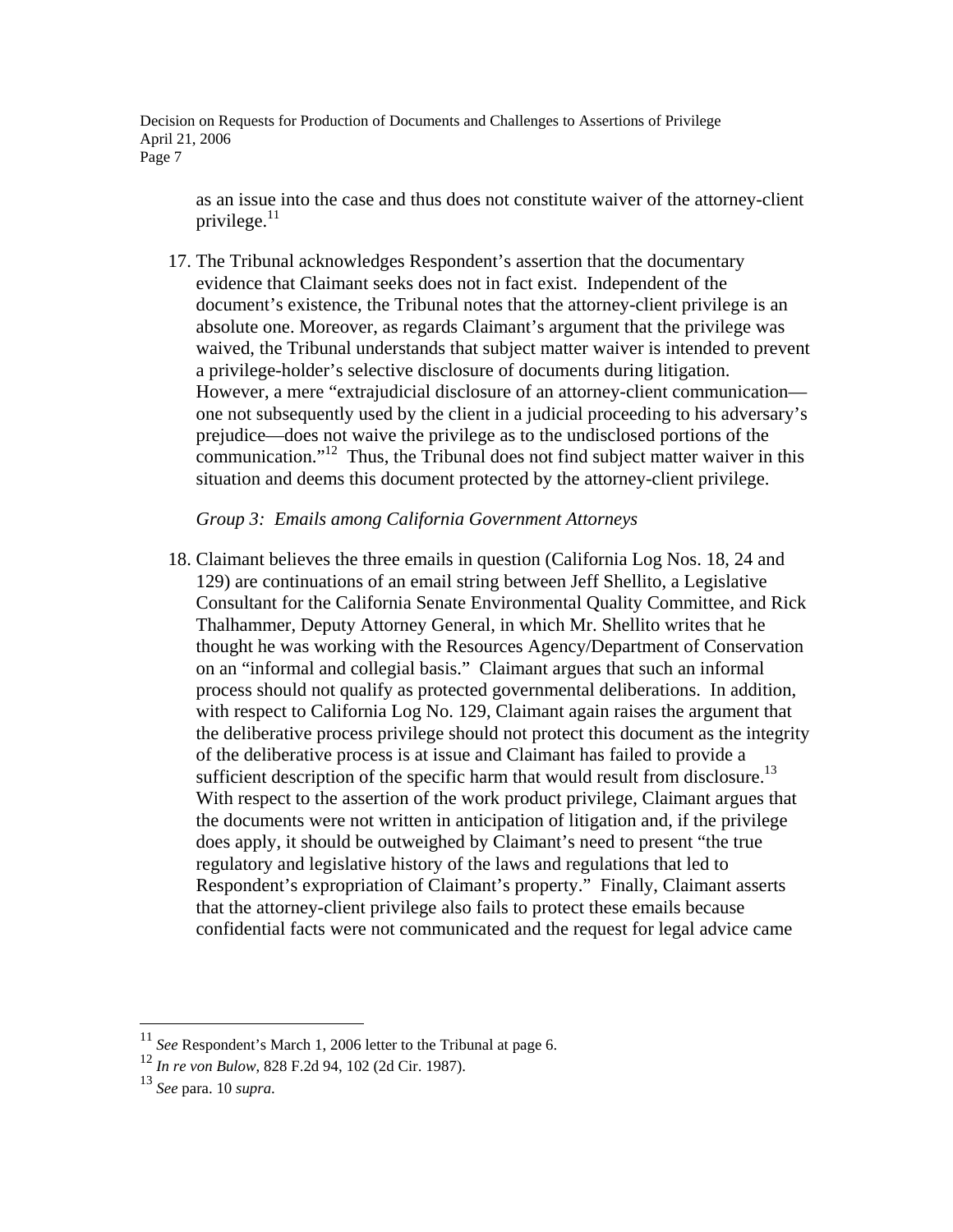from a Senate staff member and there is no attorney-client relationship between the California Senate and the Department of Justice.<sup>14</sup>

- 19. Respondent clarifies the nature of the documents in question, stating that California Log Nos. 18 and 24 are emails between attorneys of the California Department of Justice and the Resources Agency and are not at all related to the email string cited by Claimant. Respondent asserts that California Log No. 129 is also unrelated to the cited email string and does not involve Senate staff members making a request for legal advice from a California executive agency. Further, Respondent states that its privilege log descriptions comply with the Tribunal standards for asserting both the attorney-client and work product privileges. In addition, it argues that Claimant's attempt to locate corroboration of allegations of discriminatory intent is insufficient to outweigh the work product privilege.<sup>15</sup>
- 20. The Tribunal notes Respondent's clarification of the content of the disputed emails and, at this point, is not prepared to compel their production. Should Claimant wish to make further arguments seeking the production of these emails based on these fact patterns, the Tribunal is willing to consider them.

*Group 4: Facsimile Cover Memorandum dated December 2, 2002* 

- 21. Claimant challenges the assertions of the attorney-client and work product privileges to California Log No. 51.<sup>16</sup> Claimant believes that SB 22 was not drafted until after Governor Davis vetoed SB 1828 on September 30, 2002, and therefore asks whether the document actually relates to a fax from Senator Burton's staff requesting advice on whether the two potential amendments to SB 482 "would hold up to blocking the Glamis Mine."<sup>17</sup> As Claimant believes that the request for legal advice actually came from Senator Burton's staff, it argues that there is no proper attorney-client relationship and so assertions of the attorney-client privilege fail. With respect to the assertions of the work product privilege, Claimant argues that they must also fail "given the clear discriminatory intent of the actions reflected."<sup>18</sup>
- 22. Respondent replies with a correction with respect to the descriptions of both documents in question. Both documents, Respondent explains, were incorrectly

<sup>14</sup> *See* Claimant's February 15, 2006 letter to the Tribunal, Tab A at pages 6-7.

<sup>15</sup> *See* Respondent's March 1, 2006 letter to the Tribunal at pages 7-8.

<sup>&</sup>lt;sup>16</sup> Claimant also seeks clarification of California Log No. 74, an email string regarding SB 22, dated July 15, 2002, which purports to discuss SB 22 as early as July 2002.

<sup>&</sup>lt;sup>17</sup> Claimant's February 15, 2006 letter to the Tribunal, Attachment A-11.

<sup>18</sup> *See* Claimant's February 15, 2006 letter to the Tribunal, Tab A at pages 7-8.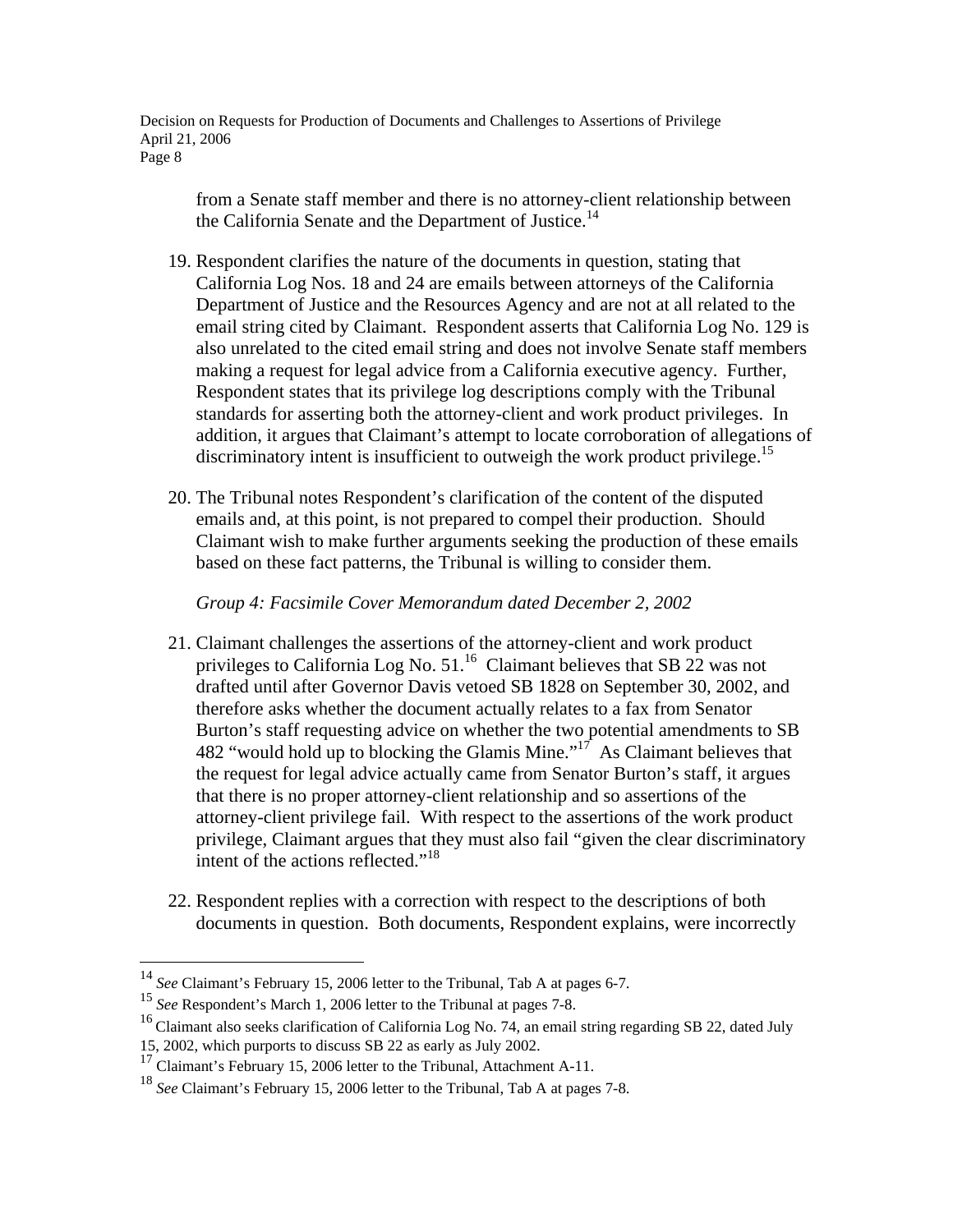logged and should read "SB 1828", not "SB 22". In addition, Respondent asserts that neither document relates to the fax from Senator Burton's office. Moreover, because both documents are communications between Deputies Attorney General, Respondent asserts that they are protected under the attorney-client privilege. Finally, Respondent argues that mere speculation of "discriminatory intent" is insufficient to outweigh the work product privilege. $^{19}$ 

23. The Tribunal notes Respondent's clarification of the subject matter of the disputed documents and, at this point, is not prepared to compel their production. Should Claimant wish to make further arguments seeking the production of these documents based on these fact patterns, the Tribunal is willing to consider them.

## *Group 5: January 2002 Advisory Memoranda*

- 24. Claimant contends the memoranda in question (California Log Nos. 150 and 156) were prepared by Robert Joehnck, staff attorney for the Department of Conservation, in January 2002, a quiet period in which California was supposedly not considering the Imperial Project, but was awaiting a decision from the federal government. Because of the timing of the memoranda, Claimant argues that there is no indication that anyone sought Mr. Joehnck's advice and litigation could not have been anticipated if California was not reviewing the Imperial Project under state law. In addition, with respect to California Log No. 150, Claimant again raises the argument that the deliberative process privilege should not protect this document as the integrity of the deliberative process is at issue and Claimant has failed to provide a sufficient description of the specific harm that would result from disclosure. $20$
- 25. Respondent argues that it was not a "quiet period" as the California Department of Conservation (DOC), including the Office of Mine Reclamation and the SMGB, has statewide responsibility for the Surface Mining and Reclamation Act, and is a "responsible agency" for the California Environmental Quality Act concerning proposed surface mining operations. In this capacity, Respondent explains, it is involved in many stages with proposed surface mining projects being reviewed by local government agencies, which is what occurred in this case. Furthermore, Respondent states that it is not uncommon for the DOC to advise their client agencies regarding proposals that come before the DOC for regulatory review or comment. With respect to the attorney-client privilege, Respondent argues that it applies as the documents are confidential legal

<u>.</u>

<sup>19</sup> *See* Respondent's March 1, 2006 letter to the Tribunal at pages 8-9.

<sup>20</sup> *See* Claimant's February 15, 2006 letter to the Tribunal, Tab A at page 8 and para. 10 *supra*.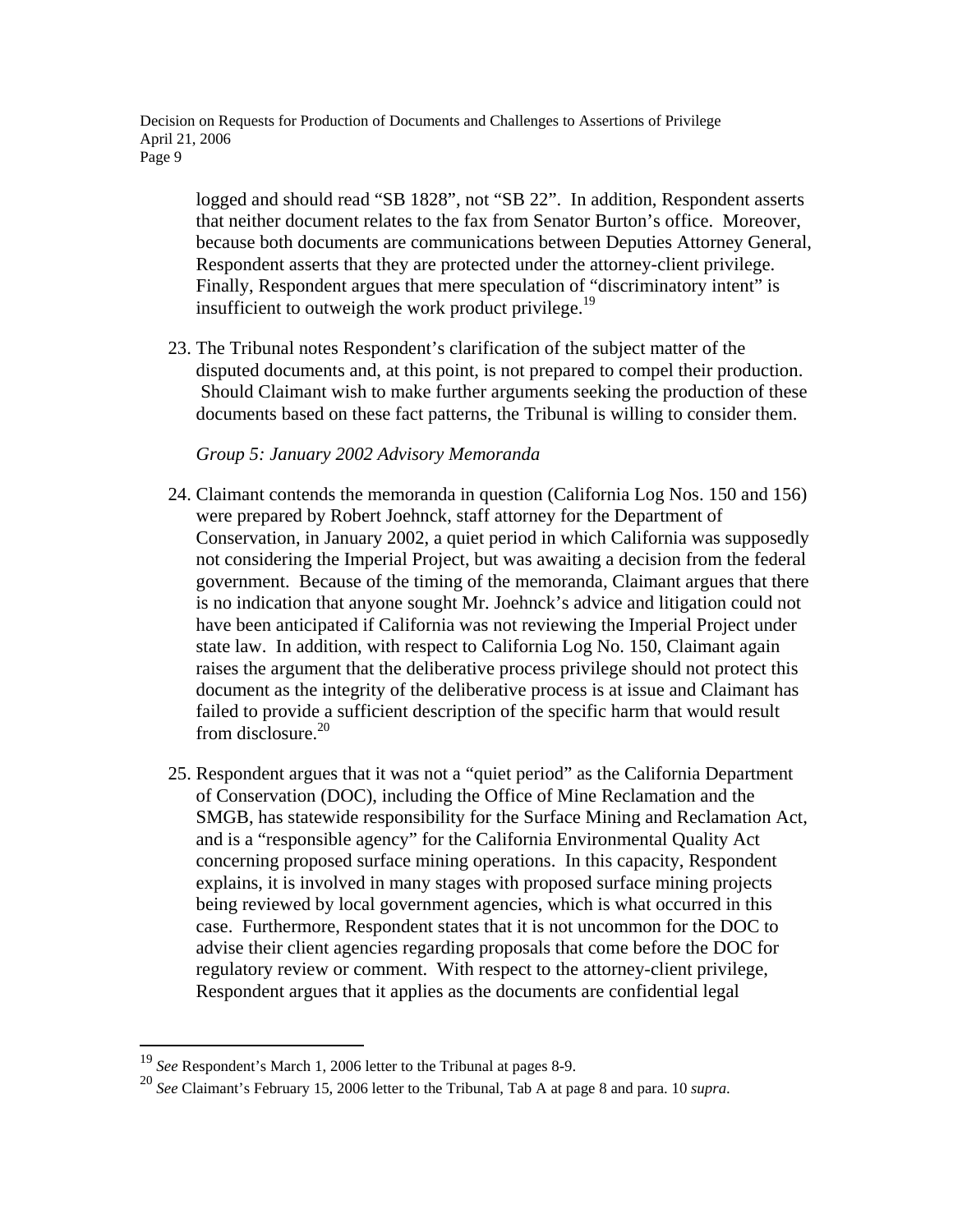memoranda from an attorney to his clients. In addition, Respondent argues that the work product privilege applies as the DOC accurately anticipated a lawsuit. $^{21}$ 

26. The Tribunal finds that Respondent has stated sufficient facts to establish that the attorney-client privilege protects both documents, at which point the burden shifts to the Claimant to assert that the privilege does not in fact apply. The Tribunal determines that this burden has not been met and the documents are thus deemed protected.

## *Group 6: Draft Gubernatorial Proclamations and Public Outreach Strategies*

- 27. Claimant first argues that the attorney-client and work product privileges do not protect three documents (California Log Nos. 13, 14 and 107), concerning a proposed proclamation by the California Governor convening the Legislature in an extraordinary session to consider mining legislation, because Respondent has failed to describe a confidential communication or a proper anticipation of litigation, or to assert that the lawyers involved were not acting as policymakers. Second, Claimant argues that the deliberative process privilege does not protect six documents (California Log Nos. 162, 192, 193, 194, 197 and 208) addressing the Governor's "public outreach strategies" in "determining a course of action related to the pending backfilling requirements" because the Governor was not deliberating SB 22 as it was drafted at his direction. In addition, with respect to these latter six documents, Claimant again raises the argument that the deliberative process privilege should not protect these documents as the integrity of the deliberative process is at issue and Claimant has failed to provide sufficient descriptions of the specific harm that would result from disclosure.<sup>22</sup> Finally, Claimant contends that, if the privilege does apply, it is outweighed by Claimant's need for evidence of "California's specific intent to block the Imperial Project by whatever means necessary."<sup>23</sup>
- 28. Respondent argues that the attorney-client and work product privileges do protect the first three documents as they were prepared by attorneys in their capacity as attorneys providing legal advice with respect to the Governor's proclamation and were prepared in anticipation of litigation. With respect to the latter six documents, Respondent contends that both California Government Code §6254(l) and the deliberative process privilege protect internal briefing documents and communications with the Governor's office. These latter privileges are not outweighed, Respondent argues, because Claimant has no need for the

<sup>21</sup> *See* Respondent's March 1, 2006 letter to the Tribunal at pages 9-10.

<sup>22</sup> *See* para. 10 *supra*. 23 *See* Claimant's February 15, 2006 letter to the Tribunal, Tab A at pages 9-10.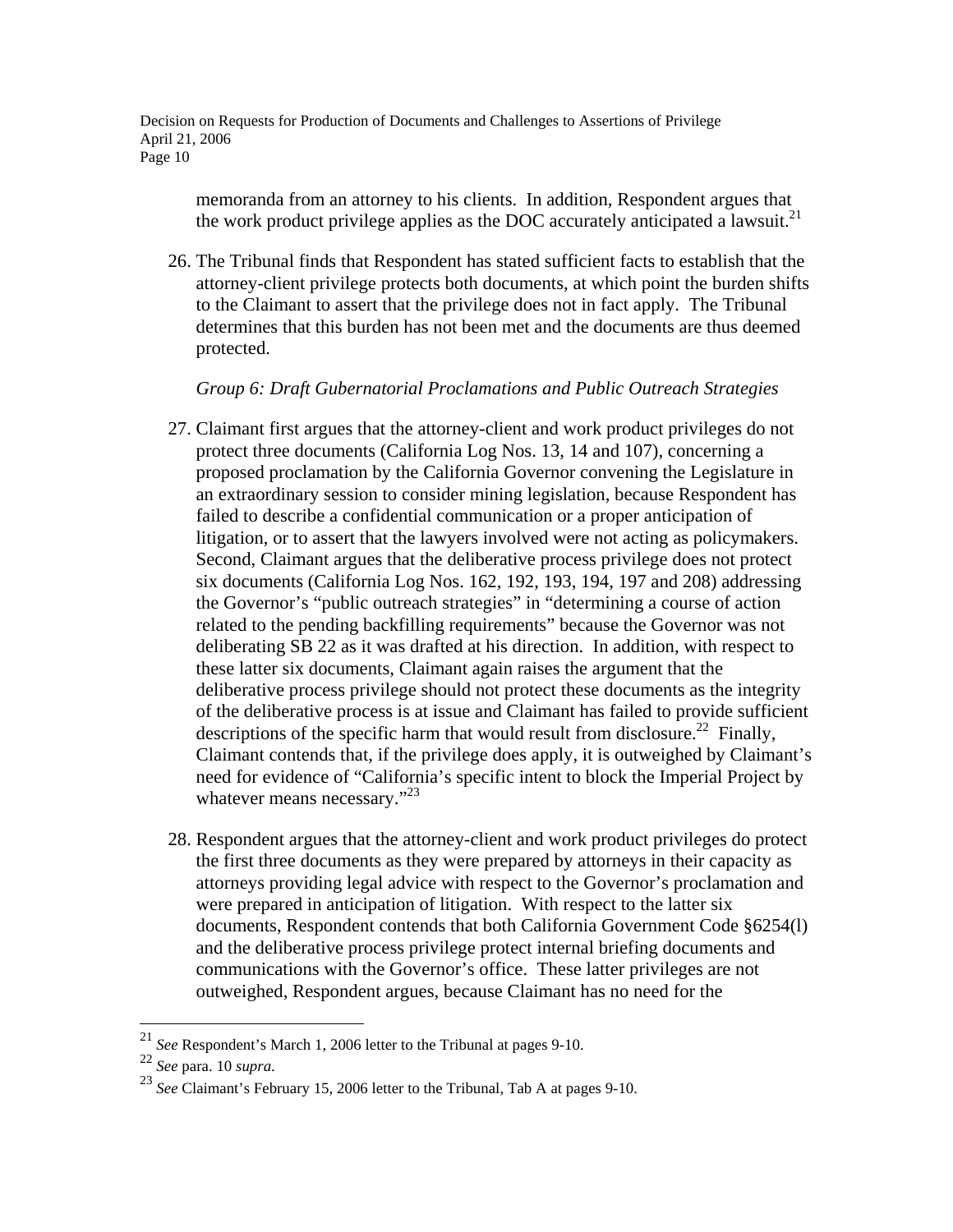documents: the purpose and intent of SB 22 can be gleaned from publicly available legislative history, which California has already produced, and from the Governor's final proclamation.<sup>24</sup>

- 29. With respect to the first three documents relating to gubernatorial proclamations, the Tribunal finds that Respondent has stated sufficient facts to establish that the attorney-client privilege protects the documents, at which point the burden shifts to the Claimant to assert that the privilege does not in fact apply. The Tribunal determines that this burden has not been met and the documents are thus deemed protected.
- 30. With respect to the latter six documents relating to public outreach strategies, the Tribunal recognizes the qualified nature of the deliberative process privilege and that the interests in protection can be outweighed by a sufficient statement of need from the challenger. The Tribunal views Claimant's argument that a challenge to the integrity of the decision-making process vitiates any assertions of the deliberative process privilege as an extreme variation of the generally applicable analysis of whether need outweighs interest in protection. The question of Claimant's need, however, cannot be decided at this early point in the arbitration. The Tribunal therefore cannot compel production of these documents at this time, a holding that is demanded by the fact that the Tribunal does not override privilege unnecessarily and will not order production without restriction. If, at the point at which the Tribunal begins to make determinations on the merits of the claims, however, it becomes apparent that a particular decision is essential to such determinations and other documents, witnesses or evidence lead the Tribunal to believe that the documents currently requested may assist the Tribunal in such a decision, the Tribunal will revisit the requests for production of these particular documents.

<sup>24</sup> *See* Respondent's March 1, 2006 letter to the Tribunal at pages 10-11.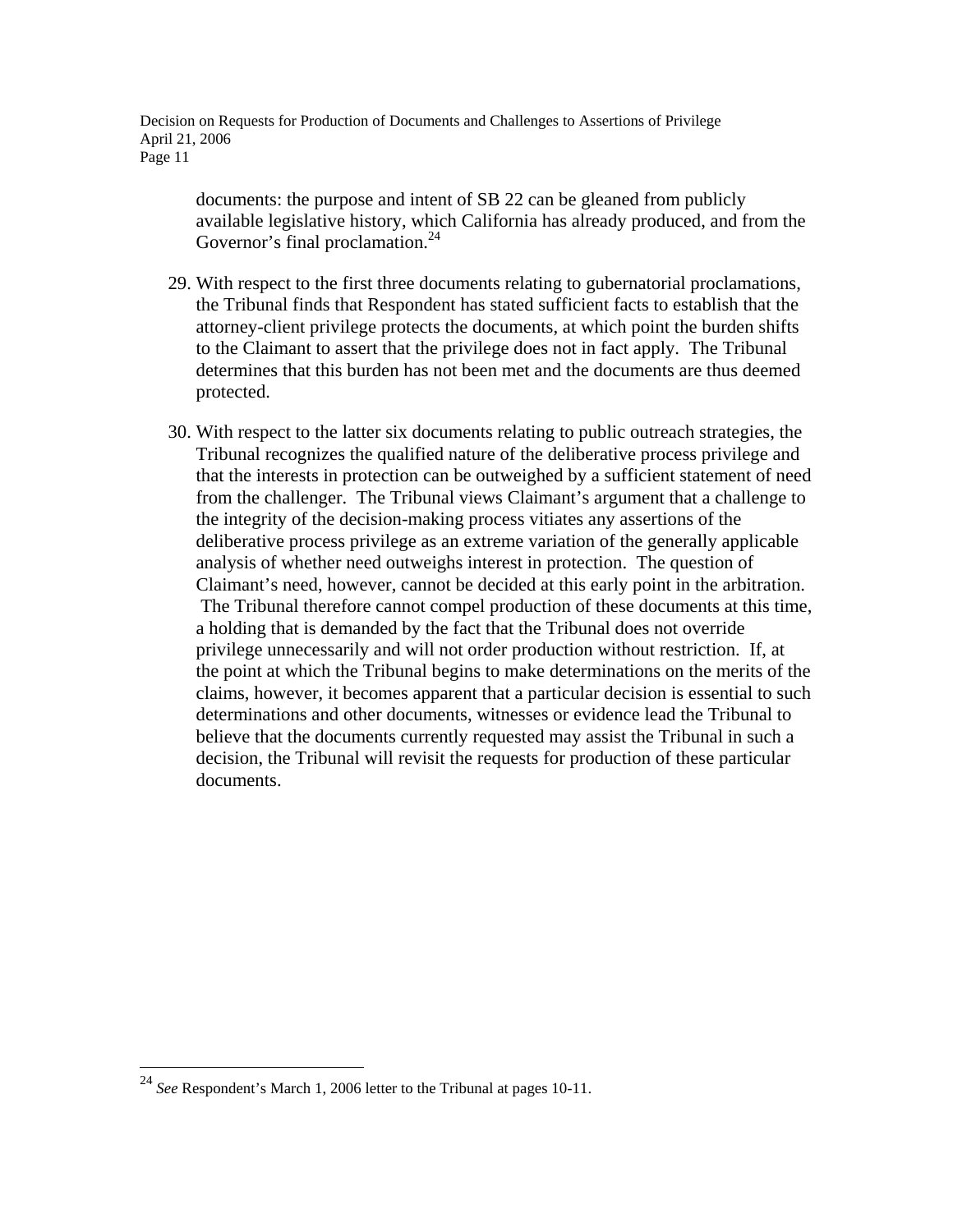*Section B: Decisions with respect to Documents Withheld by the Advisory Council on Historic Preservation<sup>25</sup>*

*Issue 1: Does the Deliberative Process Privilege Apply When the Integrity of the Deliberative Process Itself is Challenged?* 

- 31. With respect to all 54 documents at issue in this section,  $26$  Claimant again raises the argument that the deliberative process privilege should not protect these documents as the integrity of the deliberative process is at issue and Claimant has failed to provide sufficient descriptions of the specific harm that would result from disclosure.<sup>27</sup> Specifically, it argues that the ACHP's review was flawed, if not predetermined because Mr. Stanfill, a "lead contact" staff member stated in an email that he did "not foresee any situation wherein [he] would recommend a MOA short of moving the project to a wholly  $\ldots$  different location."<sup>28</sup> Claimant asserts that, as the ACHP's review and comments—which allegedly provided the factual basis for the Interior Secretary to deny the Imperial Project—have direct bearing on its claims, it is entitled to these documents.<sup>29</sup>
- 32. Respondent argues that Mr. Stanfill was not in the position of a decision-maker, but was an initial, ground-level contact person handling the Imperial Project and thus his statement, even accepting Claimant's characterization, does not put the deliberative process in question. In addition, Respondent asserts, Claimant has mischaracterized the documents it cites to illustrate bias and baseless allegations of bias are not sufficient to compel production.30
- 33. As discussed *supra*, the Tribunal views Claimant's argument that a challenge to the integrity of the decision-making process vitiates any assertions of the deliberative process privilege as an extreme variation of the generally applicable analysis of whether need outweighs interest in protection. The question of Claimant's need, however, cannot be decided at this early point in the arbitration. The Tribunal therefore cannot compel production of these documents as this time, a holding that is demanded by the fact that the Tribunal does not override

 $25$  In this section, Claimant seeks 54 documents from the ACHP withheld on deliberative process privilege grounds. This section was presented in the form of arguments that apply to various segments of the 54 documents, and so the Tribunal has followed this format in its decision.

 $^{26}$  ACHP Log Nos. 1, 2, 3, 5, 6, 7, 9, 10, 11, 12, 13, 14, 15, 16, 17, 18, 19, 20, 21, 22, 23, 24, 25, 26, 28, 29, 30, 31, 32, 33, 34, 35, 36, 37, 38, 39, 40, 41, 42, 43, 44, 45, 46, 47, 48, 49, 50, 51, 52, 53, 55, 56, 67, and

<sup>58.&</sup>lt;br> $27$  See para. 10 supra.

<sup>&</sup>lt;sup>28</sup> See Claimant's February 15, 2006 letter to the Tribunal, Tab B at page 1, and Attachment B-2 of same.

<sup>29</sup> *See id.*, Tab B at pages 1-2.

<sup>30</sup> *See* Respondent's March 1, 2006 letter to the Tribunal at pages 12-13.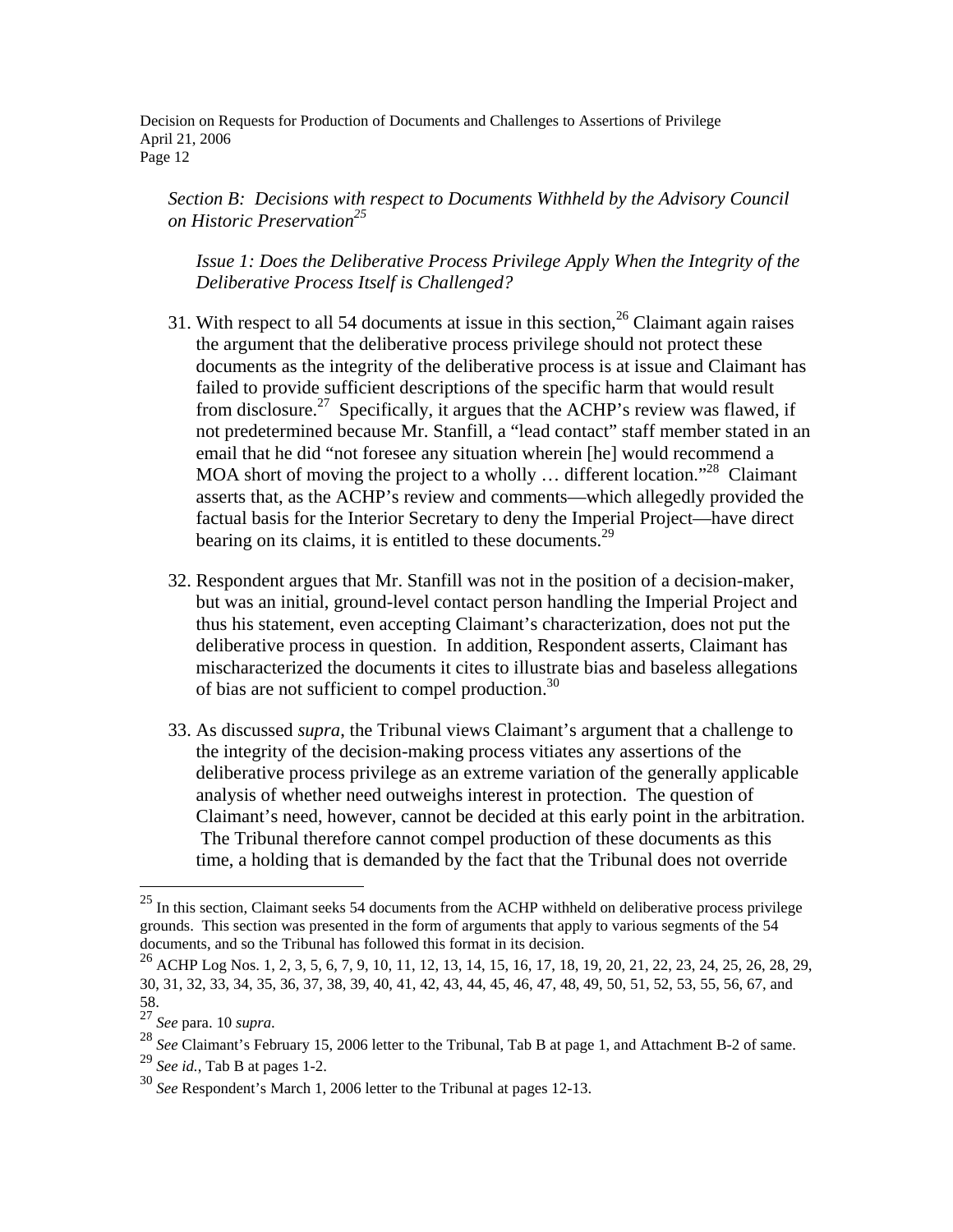privilege unnecessarily and will not order production without restriction. If, at the point at which the Tribunal begins to make determinations on the merits of the claims, however, it becomes apparent that a particular decision is essential to such determinations and other documents, witnesses or evidence lead the Tribunal to believe that the documents currently requested may assist the Tribunal in such a decision, the Tribunal will revisit the requests for production of these particular documents. Specifically, the Tribunal is not persuaded by Mr. Stanfill's statement alone that the ACHP's deliberative process was predetermined. As other evidence is presented, especially evidence concerning the actual mining site or the ACHP's treatment of like cases, the Tribunal will revisit this challenge and reexamine Claimant's need.

*Issue 2: Are the Documents at Issue Temporally Beyond the Scope of the Deliberative Process Privilege?* 

- 34. Claimant argues that three of the ACHP documents (Government Log Nos. 19, 57 and 58) are not protected by the deliberative process privilege because of their timing. The first email (Log. No. 19) was written in May 1998, three months *prior* to the BLM office formally inviting the ACHP to comment, and thus Claimant argues cannot be part of the government's deliberations. The other two documents (Log Nos. 57 and 58) were written six days and three years *after* the rendering of the ACHP's opinion on the Imperial Project and thus Claimant asserts are not pre-decisional.<sup>31</sup>
- 35. Respondent first corrects the privilege log description of Log No. 19, which it says was misdated: the correct date of the email should be May 3, 1999 (not 1998). With respect to the latter documents, Respondent argues the ACHP's formal opinion is not the only "decision" that the ACHP made with respect to the Imperial Project. Log No. 57 contains staff opinion and analysis regarding the proposed media release of the opinion and is both pre-decisional and deliberative. Log No. 58 contains deliberations of what action the ACHP should take in light of Secretary Norton's reversal of Former Secretary Babbitt's denial and, Respondent argues, is both pre-decisional and deliberative.<sup>32</sup>
- 36. The Tribunal denies the challenges as to the timeliness of the assertions of privilege with respect to Government Log Nos. 19, 57 and 58. As these documents are allegedly protected by the deliberative process privilege and the Tribunal has determined that it cannot address the necessary issue of Claimant's need at this early point in the arbitration, the ultimate determination as to the

<sup>31</sup> *See* Claimant's February 15, 2006 letter to the Tribunal, Tab B at pages 2-3.

<sup>32</sup> *See* Respondent's March 1, 2006 letter to the Tribunal at page 13.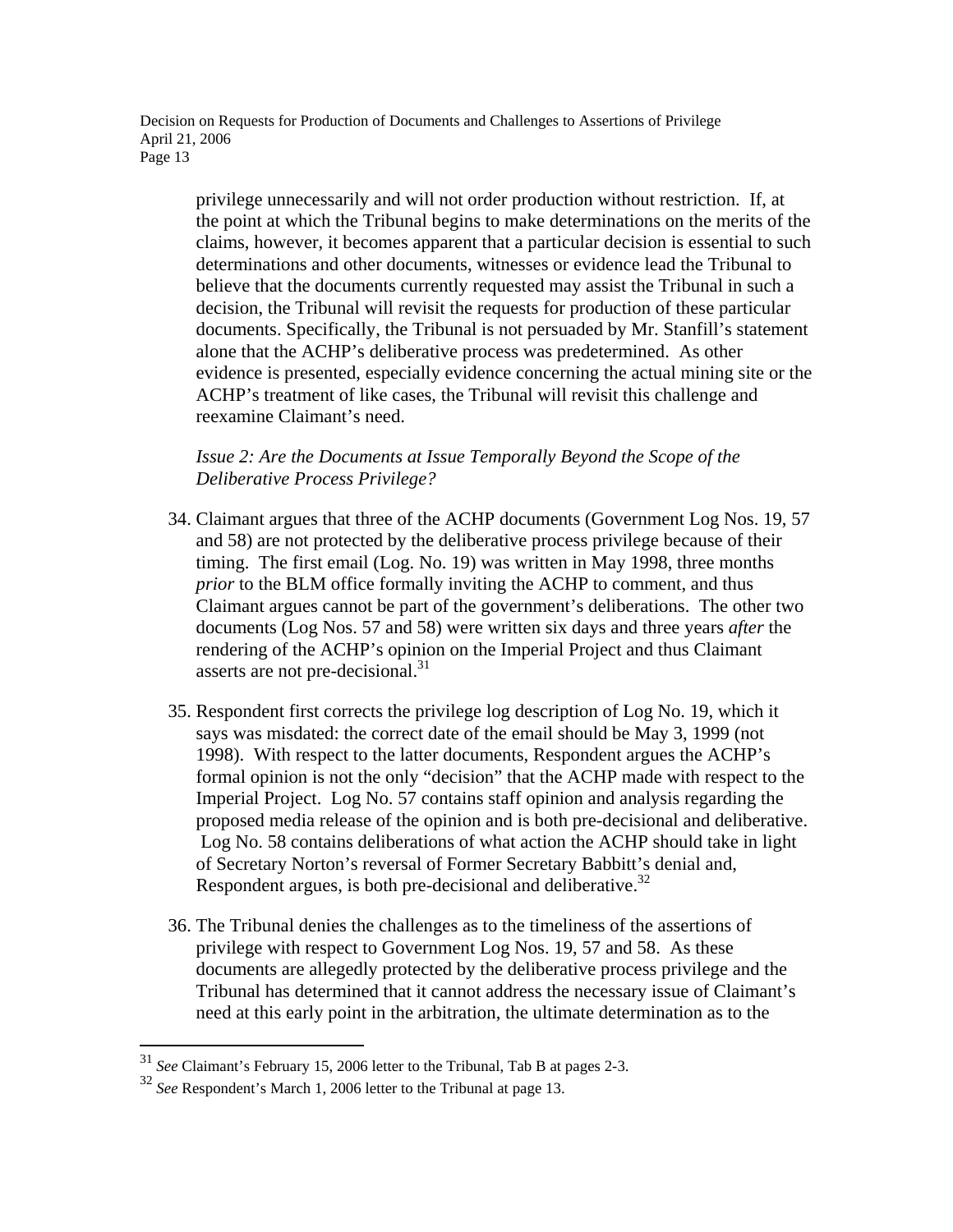applicability of the privilege is deferred until such time as it becomes apparent to the Tribunal, through other documents, witnesses or evidence, that these documents are appropriate for production as a part of a decision necessary to the determination of the claims' merits.

*Issue 3: Do the Disputed Documents Contain Only Administrative Facts and Thus Are Not Protected by the Deliberative Process Privilege?* 

- 37. Claimant argues that eleven documents<sup>33</sup> appear to only discuss administrative facts (timelines and ministerial procedures) which should not be protected by the deliberative process privilege.<sup>34</sup>
- 38. Respondent responds that the word "step" in a privilege log description does not necessarily imply a purely procedural action and the "next steps" listed are actually substantive policy decisions, which it claims is evident from the log language.<sup>35</sup>
- 39. The Tribunal denies this challenge based on the alleged administrative nature of the documents. The Tribunal finds that, if the documents contain information that moves beyond administrative process, they would be protected by the deliberative process privilege and, if they are merely procedural in nature, Claimant would have less need for them. As these documents are allegedly protected by the deliberative process privilege and the Tribunal has determined that it cannot address the necessary issue of Claimant's need at this early point in the arbitration, the ultimate determination as to the applicability of the privilege is deferred until such time as it becomes apparent to the Tribunal, through other documents, witnesses or evidence, that these documents are appropriate for production as a part of a decision necessary to the determination of the claims' merits.

## *Issue 4: Does Claimant's Need for Documents Relating Impressions on the Imperial Project Outweigh Respondent's Interest in Protection?*

40. With respect to twenty-one of the ACHP's withheld documents,  $36$  Claimant argues that the qualified deliberative process privilege must be outweighed by its own need for these documents that it believes are likely to reveal the adequacy of the ACHP's review process, as well as reflect any prejudices. Claimant alleges

 $33$  Government Log No. 2, 12, 15, 16, 17, 18, 20, 21, 22, 23, and 31.

<sup>34</sup> *See* Claimant's February 15, 2006 letter to the Tribunal, Tab B at page 3.

<sup>&</sup>lt;sup>35</sup> See Respondent's March 1, 2006 letter to the Tribunal at page 14.

<sup>36</sup> Government Log Nos. 5, 6, 7, 9, 10, 11, 12, 13, 14, 15, 20, 24, 25, 26, 28, 29, 30, 31, 50, 52 and 53.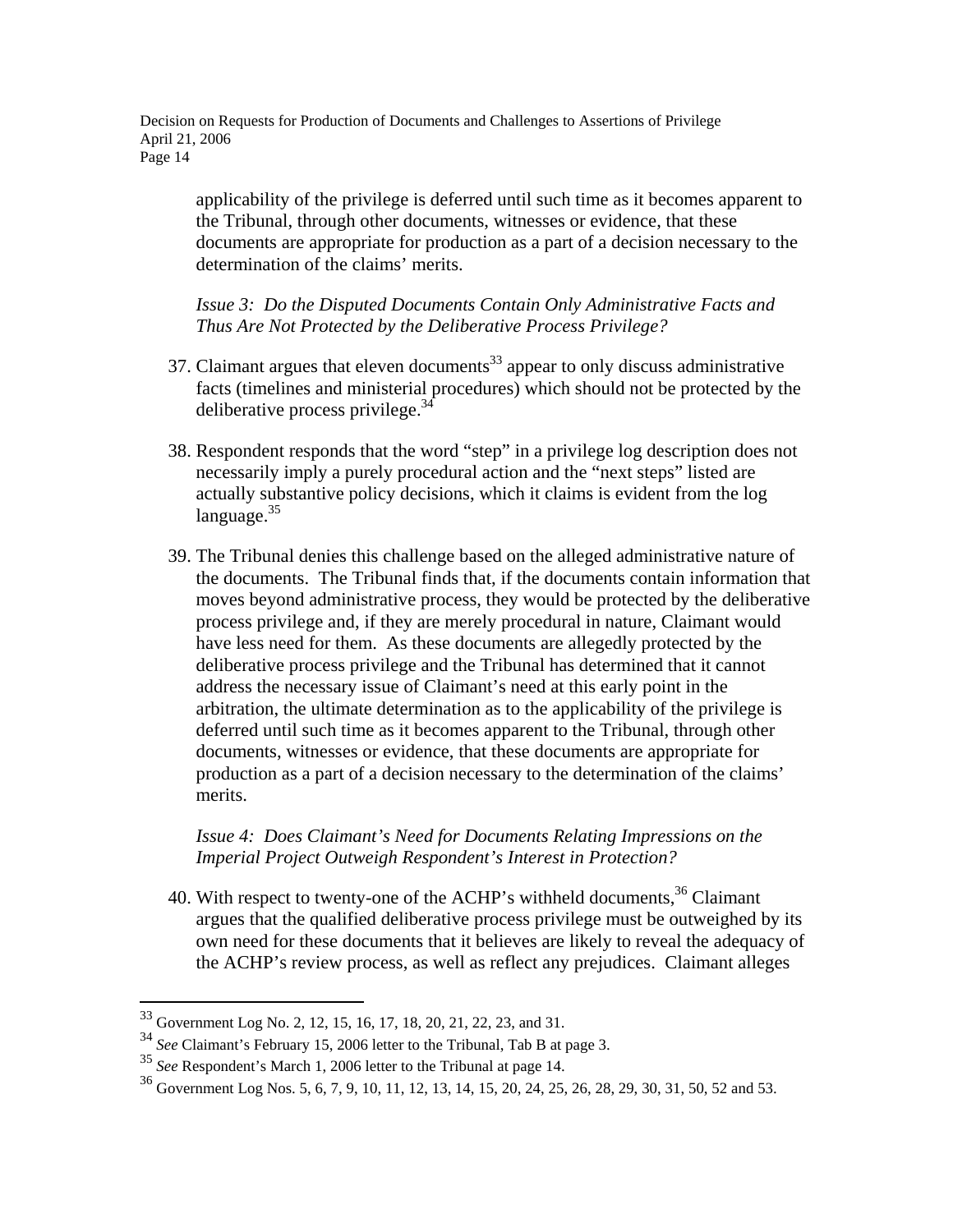that these documents are necessary to show how the Section 106 process was applied to defeat Claimant's reasonable expectations, based on existing law and practice, that the Imperial Project would be approved. Claimant further argues that there is no compelling interest for Respondent in keeping these documents secret as: (1) the actions discussed took place in 1999 and thus there is no risk of premature disclosure; (2) production in this arbitration is non-public; and (3) disclosure is unlikely to influence future ACHP deliberations as the ACHP does not issue binding decisions on consulting agencies. $37$ 

- 41. Respondent counters that, again, Claimant is relying on unsupported allegations to argue that the ACHP's review was predetermined. Respondent additionally argues that it has demonstrated sufficient compelling interest in the documents' secrecy. Respondent asserts that even Claimant allegedly admits the documents "reflect true deliberations over the ACHP's final decision."38 Respondent argues that these are the very type of documents that the deliberative process privilege seeks to protect so that third parties do not construe preliminary discussion of persons who are not decision-makers as part of a final decision. Respondent additionally argues that premature disclosure is not its only concern: postdecision disclosure can confuse the issues and mislead the public by dissemination of documents suggesting reasons and rationales for a course of action that were not in fact the ultimate reasons. Respondent claims that it must maintain relations with a diverse group of entities that are common to ACHP cases and releasing these documents may chill future advice out of fear of disturbing these relations. Finally, Respondent asserts that this arbitration is very public, with online submissions of information, a public hearing, and several parties already showing interest in the proceedings.<sup>39</sup>
- 42. The Tribunal finds that Claimant has not presently shown a sufficient likelihood that these documents will present necessary evidence for its claims. As these documents are allegedly protected by the deliberative process privilege and the Tribunal has determined that it cannot address the necessary issues of Claimant's need at this early point in the arbitration, the ultimate determination as to the applicability of the privilege is deferred until such time as it becomes apparent to the Tribunal, through other documents, witnesses or evidence, that these documents are appropriate for production as a part of a decision necessary to the determination of the claims' merits.

1

<sup>37</sup> *See* Claimant's February 15, 2006 letter to the Tribunal, Tab B at page 4.

<sup>38</sup> *See* Respondent's March 1, 2006 letter to the Tribunal at page 14, *quoting* Claimant's February 15, 2006 letter to the Tribunal, Tab B at page 4.

<sup>39</sup> *See id.* at pages 14-15.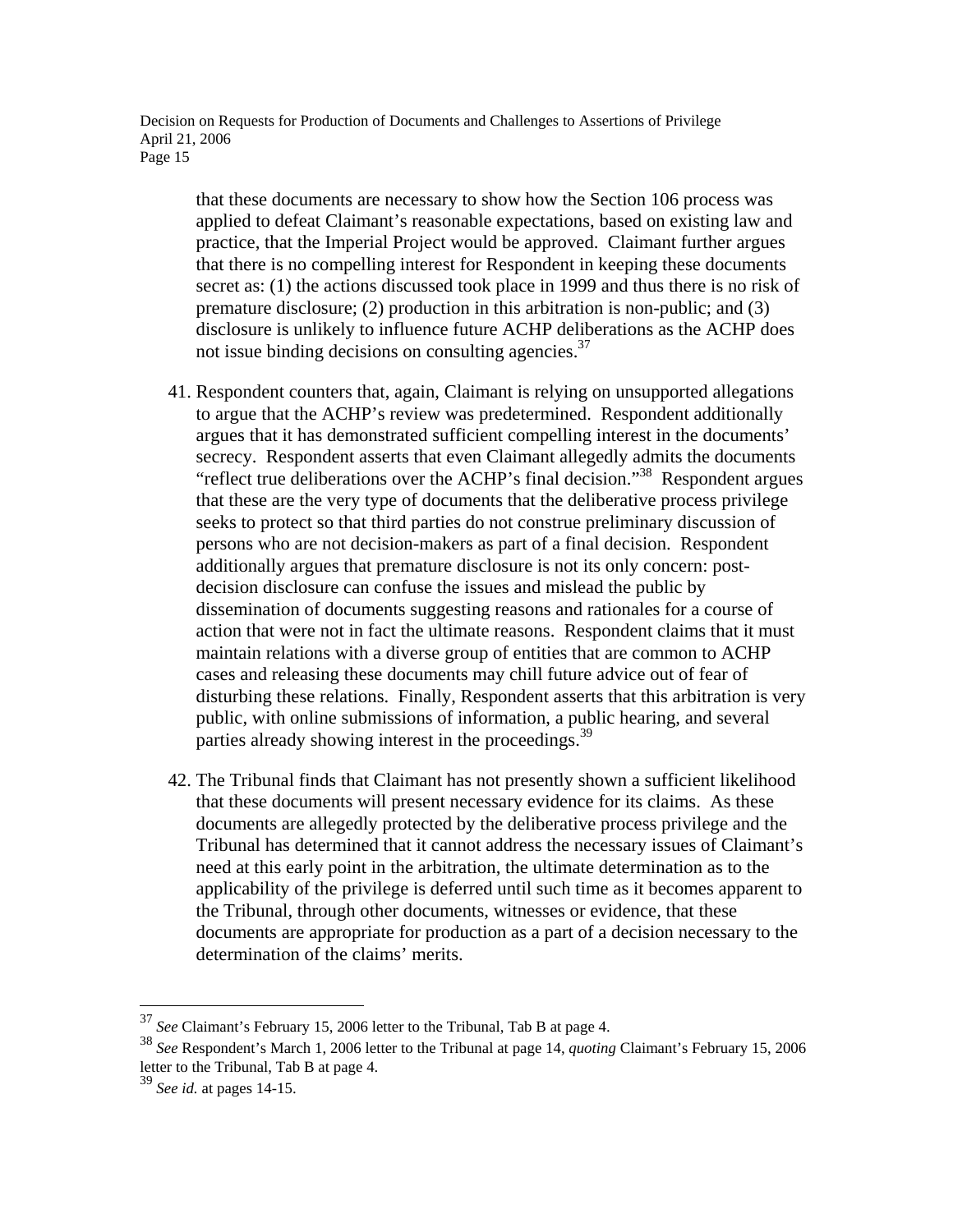*Issue 5: Does Claimant's Need for Documents Pre-Dating the ACHP's Formal Comment Outweigh Respondent's Interest in Protection?* 

- 43. Claimant alleges, with respect to twenty-four of the original fifty-four challenged documents,40 that its need for opinions and draft versions of the ACHP's formal comments to the Interior Secretary in October 1999 outweigh Respondent's interest in their secrecy. Claimant alleges that Mr. Fowler of the ACHP and Solicitor Leshy met shortly before the submission of the ACHP's final comment and that the ACHP's formal comment mirrors Leshy's novel legal standard, proving that the ACHP and the Solicitor were collaborating. Claimant argues that it therefore needs these documents to develop the record on the extent of the collaboration during the development of Leshy's Legal Opinion and this need outweighs Respondent's interests in secrecy.<sup>41</sup>
- 44. Respondent argues that Claimant's allegations of collaboration are not based in evidence and are false. It is common, Respondent alleges, for the ACHP, during its Section 106 review, to confer with the agency that raised the issue (as well as the permit applicant, Native American tribes, etc.) to understand the agency's structure and legal framework so that the ACHP's advice can be informed and effective. Following the meeting with Solicitor Leshy, Respondent points out that ACHP Executive Director John Fowler described the procedures to follow: "We agreed that the best way to go now was for the Council process to take its course." Respondent concludes with the assertion that no member of the Department of Interior was privy to the ACHP's internal deliberations regarding the Imperial Project and Respondent has already produced to Claimant sufficient documents to elucidate the procedures followed with respect to the ACHP's Section 106 review. $42$
- 45. The Tribunal finds that Claimant has not presently shown a sufficient likelihood that these documents will present necessary evidence for its claims. As these documents are allegedly protected by the deliberative process privilege and the Tribunal has determined that it cannot address the necessary issues of Claimant's need at this early point in the arbitration, the ultimate determination as to the applicability of the privilege is deferred until such time as it becomes apparent to the Tribunal, through other documents, witnesses or evidence, that these documents are appropriate for production as a part of a decision necessary to the determination of the claims' merits.

 $^{40}$  Government Log Nos. 1, 3, 32, 33, 34, 35, 36, 37, 38, 39, 40, 41, 42, 43, 44, 45, 46, 47, 48, 49, 50, 51, 55 and 56.

<sup>41</sup> *See* Claimant's February 15, 2006 letter to the Tribunal, Tab B at page 5.

<sup>42</sup> *See* Respondent's March 1, 2006 letter to the Tribunal at page 16.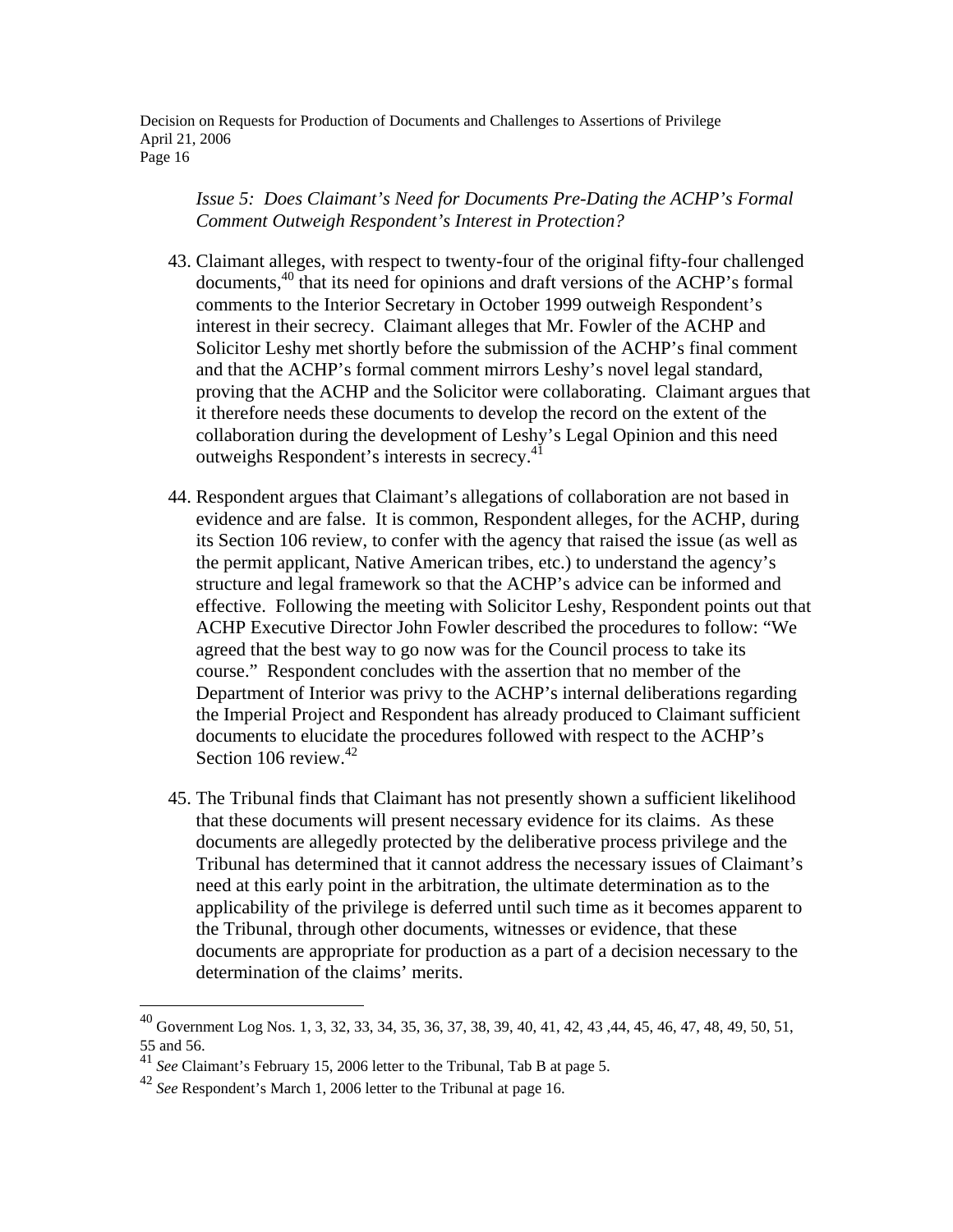## *Section C: Decisions with respect to Documents Relating to the Mineral Report and Valid Existing Rights Determination*

- 46. With respect to the eight challenged documents related to the draft Bureau of Land Management (BLM) Mineral Report for the Imperial Project and other communications concerning the valid existing rights determination,<sup>43</sup> Claimant challenges withholding on the basis that its need for the documents outweighs Respondent's interest in the protection of its deliberative process. Specifically, Claimant argues that the validity determination began in 1998, when such a determination was a prerequisite for approving a plan of operations in an area being withdrawn from mineral entry (by long-standing practice, if not explicit regulation). It claims that the mineral report was purposely not finalized, however, during the 1998-2001 period because the Department of Interior knew the claims to be valid and therefore intentionally delayed the completion of the report. Claimant thus contends that the documents are very important to its claims under NAFTA and its need for them outweighs any interest Respondent has in the protection of its deliberative process. In addition, Claimant again raises the argument that the deliberative process privilege should not protect these documents as the integrity of the deliberative process is at issue and Claimant has failed to provide sufficient descriptions of the specific harm that would result from disclosure.44 Finally, with respect to documents 7 and 8 (Government log Nos. 75 and 76), Claimant asserts that the documents contain mere factual assessments and thus should be produced.<sup>45</sup>
- 47. Respondent argues that Claimant's statement of need depends upon the assumption that its plan would have been approved if the validity determination had been completed before the Solicitor began work on the M-Opinion. As this assumption is incorrect, Respondent asserts, Claimant cannot argue a great need for the validity determination documents. Respondent claims that at no time was the BLM's processing of Claimant's plan of operations stalled or suspended; Respondent claims that Claimant has misinterpreted the documents it cites to find delay. Respondent further contends that if there was a delay it was immaterial because, during the period of 1998 to 2000, preparations of a mineral report and validity determination were not prerequisites for the approval of Claimant's plan of operations. Respondent disputes Claimant's assertion that the 2001 Regulations require a mineral report prior to approving a plan of operations and contends that there is no long-standing practice with such a requirement either. Respondent explains that a mineral examination report is necessary only with

<sup>&</sup>lt;sup>43</sup> Government Log Nos. 4, 134, 29, B00162, 105, 102, 75 and 76.<br><sup>44</sup> See para. 10 supra.

<sup>&</sup>lt;sup>45</sup> See Claimant's February 15, 2006 letter to the Tribunal, Tab C.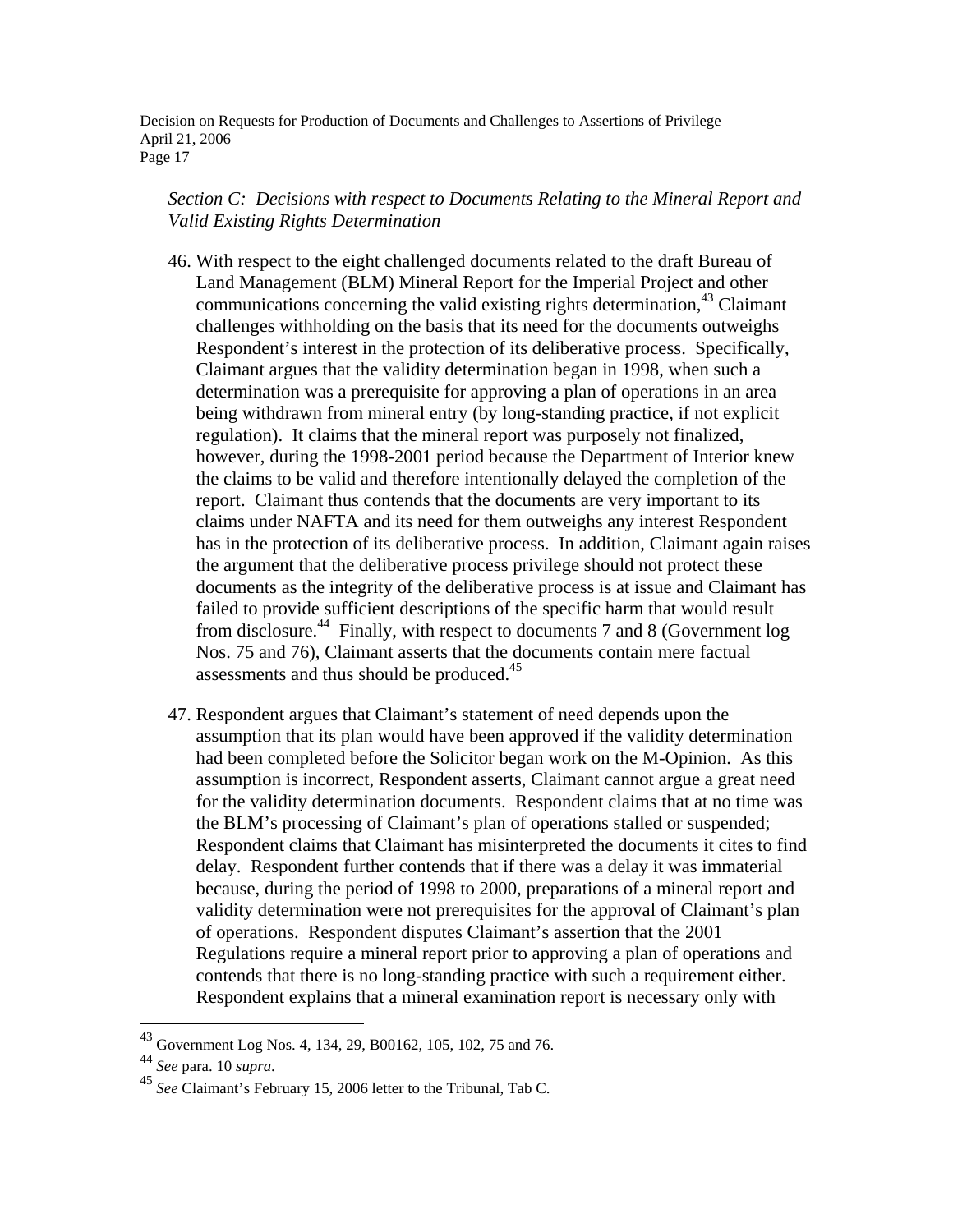mineral claims that lie on lands already withdrawn from mineral entry; BLM retains discretion over when to conduct such exams on lands that have been temporarily segregated from mineral entry. Finally, with respect to documents 7 and 8, Respondent argues that the documents were in fact deliberative as the determination of which variables to employ for a cash flow analysis is discretionary.46

48. Without determining the precise contours of the deliberative process privilege, the Tribunal is nevertheless mindful and respectful of the Government's need for the free and open exchange of communications. The Tribunal therefore believes that when the privilege is asserted, it should not be overridden lightly. At the same time, the Tribunal is cognizant that fairness to the party whose interest is affected and who is therefore challenging the assertion of privilege is also important. Balancing these interests, the Tribunal holds that there must be a sufficient enough showing of need to ensure that the governmental process is protected. The Tribunal has not found a sufficient statement of need in the arguments presented at this point, but as the proceedings develop and evidence and witnesses are presented that show these documents to be both relevant and necessary, the Tribunal will reconsider the challenges to assertions of the deliberative process privilege over the documents in this section.

*Section D: Decisions with respect to Documents Relating to the Development of Solicitor Leshy's M-Opinion47*

*Issue 1: Was an Appropriate Attorney-Client Relationship Present and, If the Privilege Does Apply, did Respondent Waive it by Selective Production?* 

49. Claimant first argues that interim drafts of communications that are ultimately not intended to be confidential are not protected by the attorney-client privilege. Second, Claimant asserts that Respondent's release of several key documents including the client's initial request for legal advice, communications relating to the development of a strategy to provide the requested advice, and memoranda both in furtherance of that advice and conveying the final legal advice—amount to waiver of the attorney-client privilege with respect to "the entire spectrum of subject matter relating to the Leshy Opinion, including BLM's authority under the existing mining laws and regulations to deny approval of a Plan of Operation that

<sup>46</sup> *See* Respondent's March 1, 2006 letter to the Tribunal at pages 17-20.

<sup>&</sup>lt;sup>47</sup> Claimant seeks 80 documents: 35 are preliminary drafts of the now-rescinded Legal Opinion of Solicitor Leshy (Group 1); 9 relate to comments on those drafts (Group 2); and 36 relate to the genesis of the development of the Legal Opinion and Leshy's interpretation of the "unnecessary and undue degradation standard" (Group 3). Again, the structure of this section is by argument.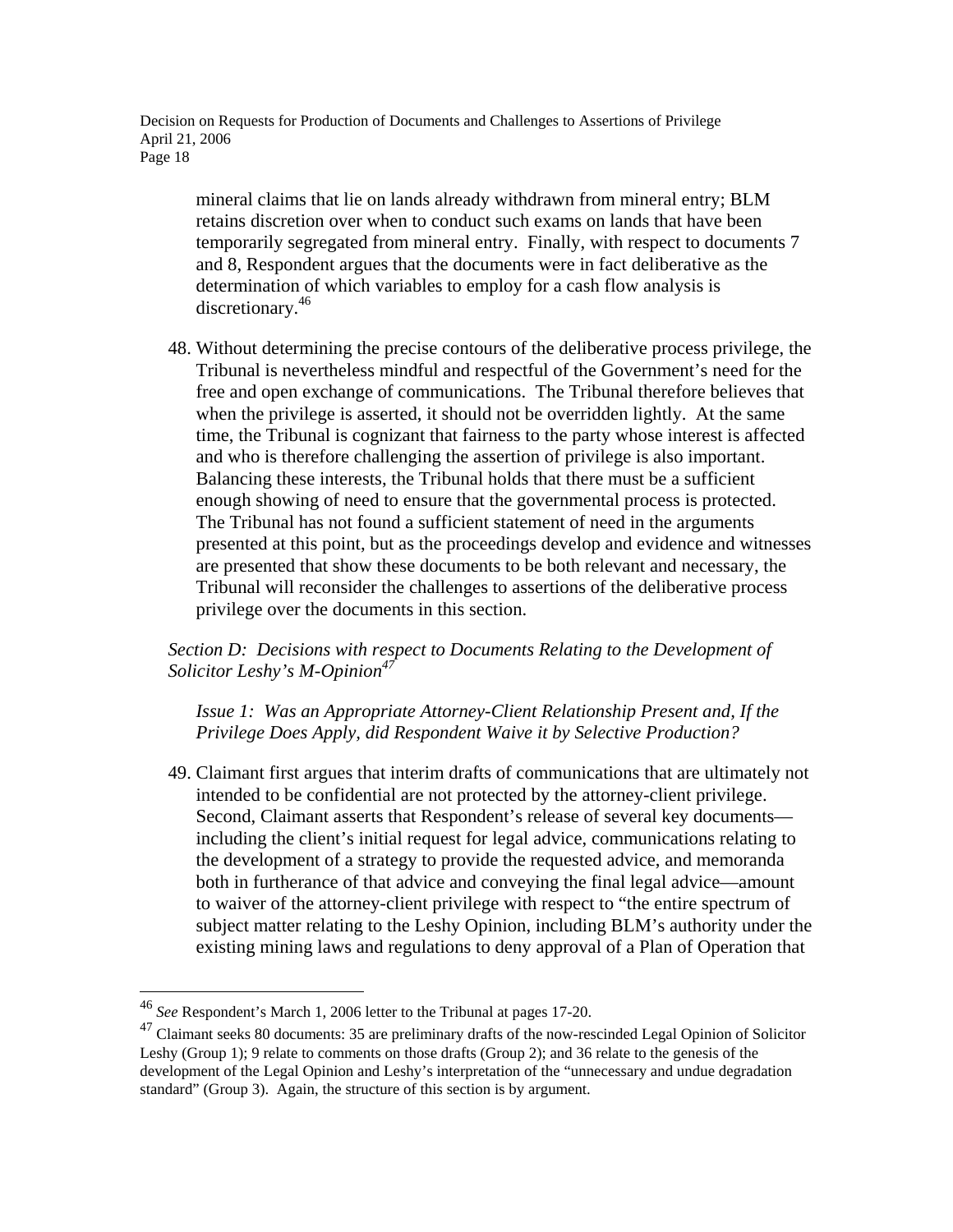conformed with the law and provided the mitigation that was reasonably attainable."<sup>48</sup>

- 50. Respondent responds that interim drafts are indeed protected under the attorneyclient privilege as otherwise all drafts of court briefs and communications would not be protected. Secondly, Respondent argues that it has not waived the attorney-client privilege by the production of eleven documents that Claimant alleges are privileged. Seven of the documents, Respondent contends, are not in fact privileged and that the amount of information released is similar to that released in an adequate description of privilege in a privilege log. The other four documents Respondent acknowledges to be privileged, but asserts that they were inadvertently produced, which does not amount to waiver, and especially not to subject matter waiver.<sup>49</sup>
- 51. The Tribunal is assured that a proper attorney-client relationship did exist at the times of the communications and thus the privilege would ordinarily apply. Whether such privilege was waived by the inadvertent release of several documents must be determined by examining Respondent's actions surrounding the release. The Tribunal notes that a U.S. judicial decision lists five factors to consider in determining whether an inadvertent production should amount to waiver: (1) the reasonableness of the precautions taken to prevent inadvertent disclosure in view of the extent of the document production; (2) the number of inadvertent disclosures; (3) the extent of the disclosure; (4) any delay and measures taken to rectify the disclosure; and (5) whether the overriding interests of justice would or would not be served by relieving the party of its error.<sup>50</sup> The Tribunal finds these five factors to reflect considerations generally applicable to the analysis of waiver of privilege on the grounds of partial disclosure.
- 52. Applying these factors, the Tribunal finds the following. First, the Tribunal recognizes the great care with which Respondent conducted its document production, not only in the logging of the numerous privileged documents, but also in the production of thousands of pages of non-protected documents. Second, the number of privileged documents produced (four) is small in comparison to the overall production by Respondent. Third, the Respondent's partial disclosure does not appear to be particularly extensive. Fourth, although Respondent has done little to promptly request the return of the documents or take other measures to rectify its apparently inadvertent disclosure, the Tribunal understands that, in a complex arbitration with large scale document production, a

<sup>48</sup> *See* Claimant's February 15, 2006 letter to the Tribunal, Tab D at pages 1-4.

<sup>49</sup> *See* Respondent's March 1, 2006 letter to the Tribunal at pages 20-22.

<sup>50</sup> *Koch Materials Co. v. Shore Slurry Seal, Inc.,* 208 F.R.D. 109, 118 (D.N.J. 2002) (citations omitted).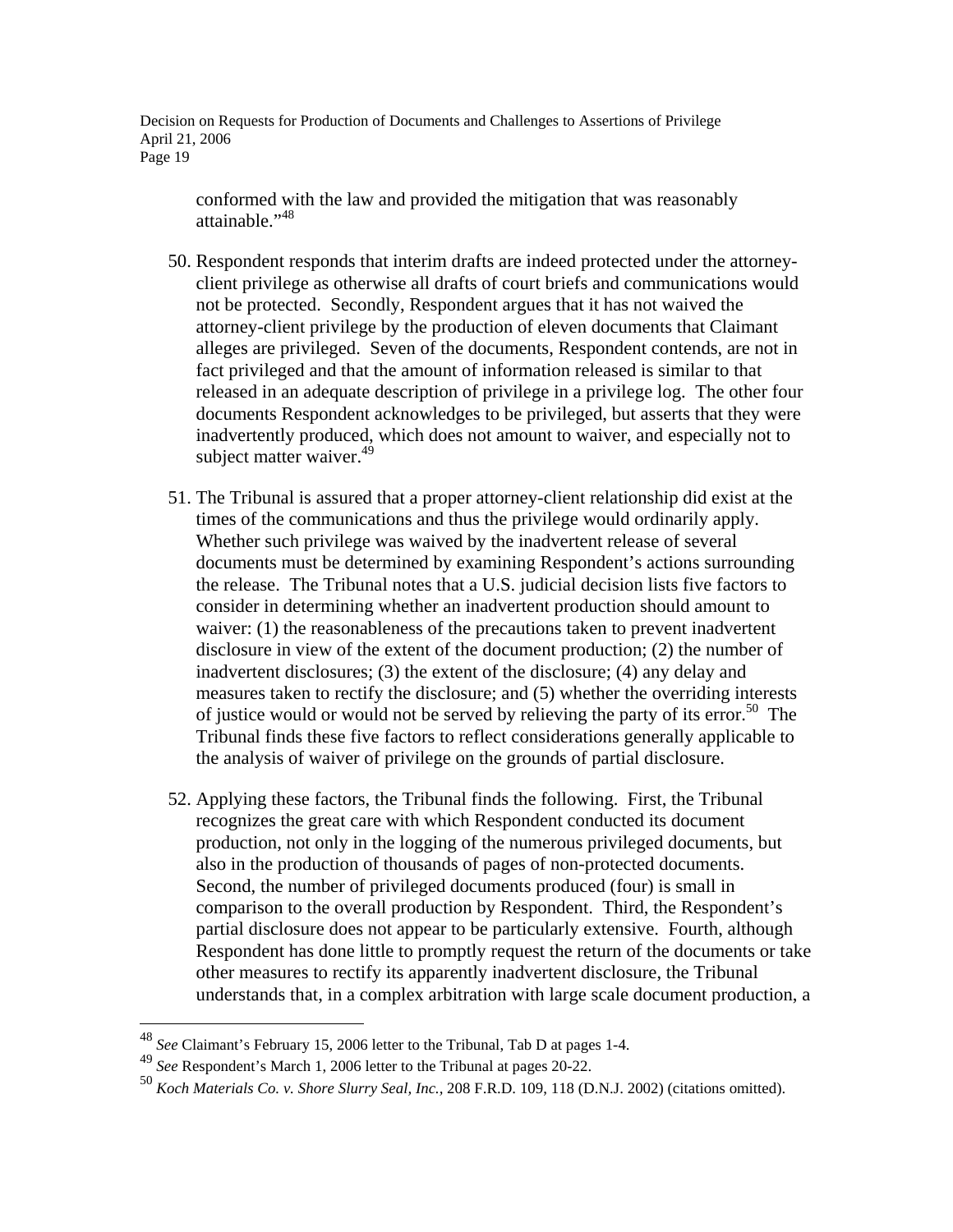party may only become aware of an inadvertent disclosure after such is pointed out or made use of by the opposing party. Therefore, the Tribunal does not find this single factor dispositive. Fifth, the Tribunal finds that there are no overriding interests of justice that would compel it to not relieve Respondent of its error. Therefore, the Tribunal finds that the documents claimed as protected by the attorney-client privilege in this section  $D$  are indeed so protected.<sup>51</sup> As the attorney-client privilege is an absolute privilege, no further challenge may be made to the withholding of these documents in this proceeding.

*Issue 2: Has Respondent Waived the Work Product Privilege?* 

- 53. Claimant argues that Solicitor's Leshy's Opinion was not created in anticipation of litigation, but to "establish a new discretionary denial authority over all proposed mining on western federal lands" and these documents would have been created even absent anticipation of litigation. Further, Claimant asserts that if the work product privilege does apply, it has been waived as the documents do not pertain to either a party's litigation strategies or trial preparations for the present litigation. Finally, Claimant argues that the work product privilege, if applicable, is outweighed by Claimant's need because it is the only entity to have its "multimillion dollar mining project delayed for years and then denied based on the Leshy Opinion."<sup>52</sup>
- 54. Respondent contends that, prior to the Solicitor beginning work on the M-Opinion, attorneys at the Solicitor's Office were aware of the possibility of lawsuits as several parties, including Claimant, the Quechan Tribe, and environmental organizations had all expressed strong and continued interest in BLM's handling of the Imperial Project plan of operations. In fact, Respondent alleges, attorneys at the Solicitor's Officer were "acutely aware" that, regardless of the outcome, the Department's decision would be challenged in a lawsuit. In addition, Respondent argues that Claimant has failed to establish a sufficient need for the documents as whatever harm Claimant alleges would come from the final opinion itself, not any draft rationale. $53$
- 55. The Tribunal defers its judgment on the applicability of the work product privilege to the disputed documents until such time as it may revisit Claimant's request for production as described in paragraph 58.

<u>.</u>

<sup>&</sup>lt;sup>51</sup> As mentioned, the Tribunal discovered numerous discrepancies in Claimant's summary logs and especially in Section D. Therefore, the Tribunal addresses the argument in general and to which documents the argument actually applies will be determined upon further clarification of the privilege logs.

<sup>52</sup> *See* Claimant's February 15, 2006 letter to the Tribunal, Tab D at pages 5-6.

<sup>53</sup> *See* Respondent's March 1, 2006 letter to the Tribunal at page 23.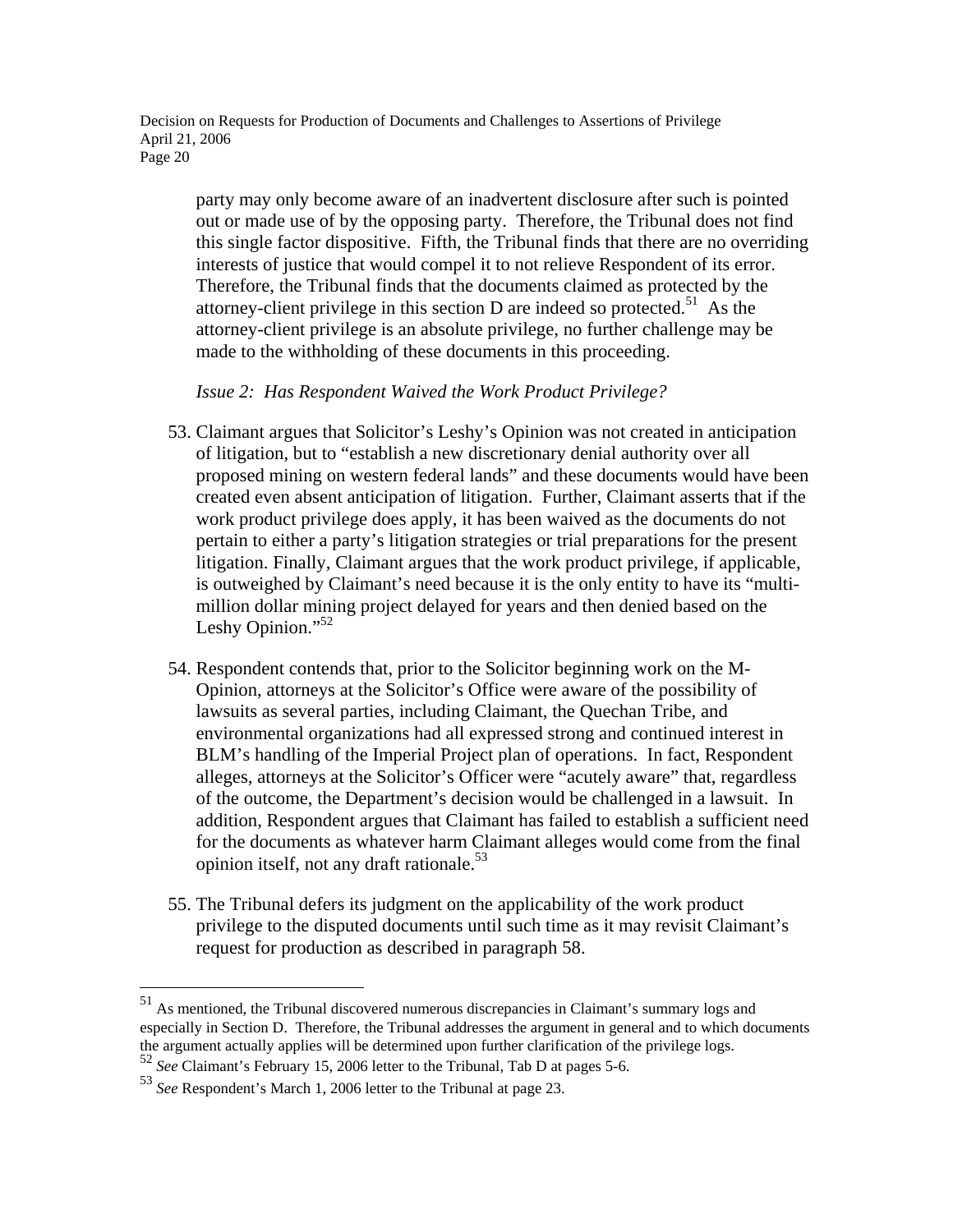*Issue 3: Does Claimant's Need for these Documents Outweigh Respondent's Interests under the Deliberative Process Privilege?* 

- 56. Finally, Claimant argues that its need for these documents outweighs Respondent's interests in secrecy because Solicitor Leshy's Opinion allegedly provided the basis for the denial of the Imperial Project and is necessary for Claimant to demonstrate the rationale behind the development of the Opinion, as well as the "radical change in the legal standards it effected." Respondent's interests, Claimant adds, are diminished by the later reversal of this Opinion. In addition, with respect to all but one of the documents in this section (supposedly Document No. 35, Government Log No. 423), Claimant again raises the argument that the deliberative process privilege should not protect these documents as the integrity of the deliberative process is at issue and Claimant has failed to provide a sufficient description of the specific harm that would result from disclosure.<sup>54</sup>
- 57. Respondent responds that Claimant's stated need is insufficient to outweigh Respondent's own interests in secrecy. Any alleged "radical change" in legal standards, Respondent argues, can be ascertained from examining the M-Opinion itself, without the need to look at interim analyses and communications of Department attorneys.<sup>55</sup>
- 58. Without determining the precise contours of the deliberative process privilege, the Tribunal is nevertheless mindful and respectful of the Government's need for the free and open exchange of communications. The Tribunal therefore believes that when the privilege is asserted, it should not be overridden lightly. At the same time, the Tribunal is cognizant that fairness to the party whose interest is affected and who is therefore challenging the assertion of privilege is also important. Balancing these interests, the Tribunal holds that there must be a sufficient enough showing of need to ensure that the governmental process is protected. The Tribunal has not found a sufficient statement of need in the arguments presented at this point, but as the proceedings develop and evidence and witnesses are presented that show these documents to be both relevant and necessary, the Tribunal will reconsider the challenges to assertions of the deliberative process privilege over the documents in this section that are challenged under this privilege and were not deemed protected by the attorney-client privilege above.

*Decisions with Respect to Documents Withheld by Claimant on Grounds of the Attorney-Client and Work Product Privileges* 

<sup>54</sup> *See* Claimant's February 15, 2006 letter to the Tribunal, Tab D at page 6 and para. 10 *supra*. 55 *See* Respondent's March 1, 2006 letter to the Tribunal at page 23.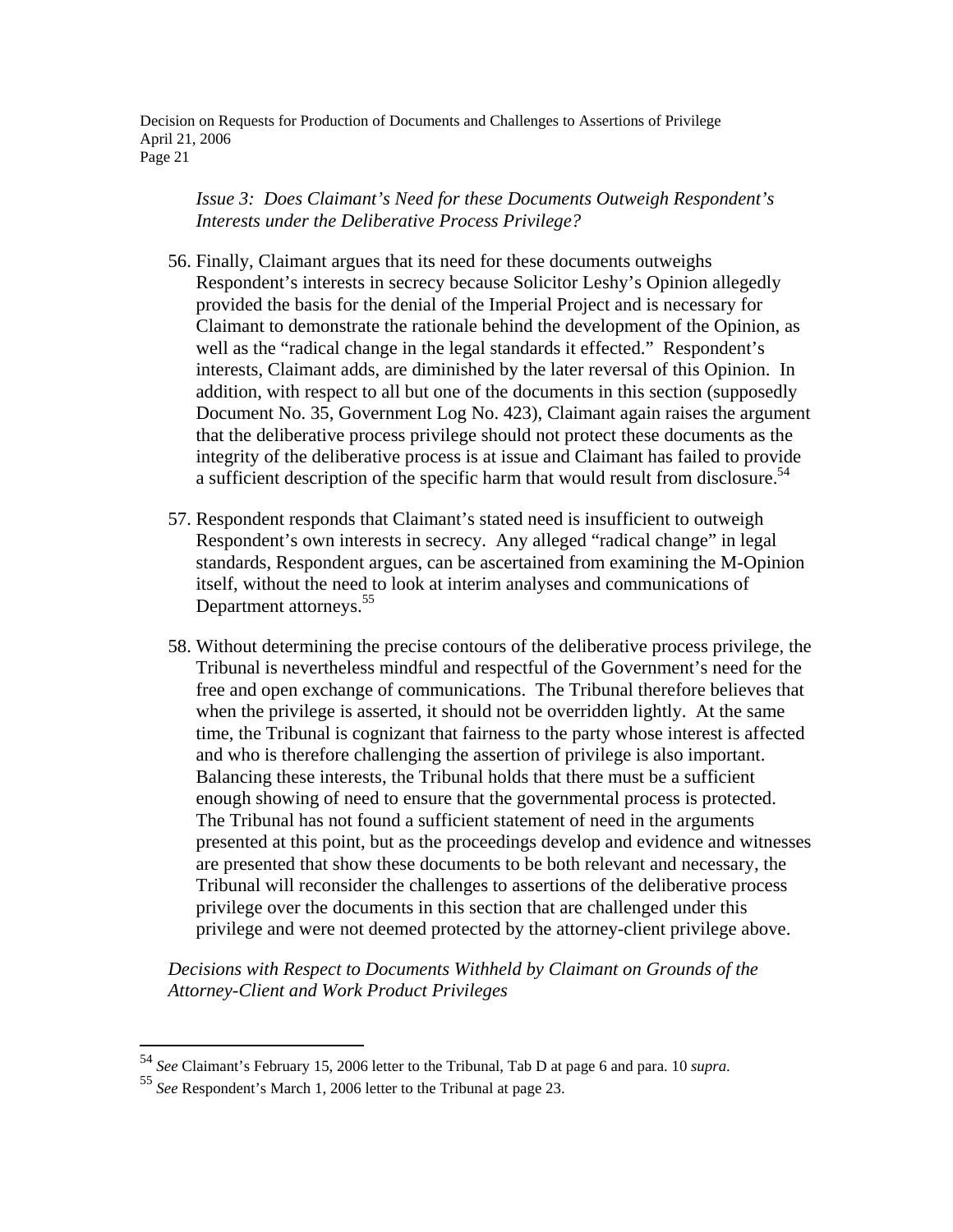- 59. Respondent renewed its challenges to Claimant's claims of privilege with respect to six documents.56 Claimant produced two documents, leaving four in contention. Respondent challenges Document 3 (Claimant's Log No. 430) on the grounds that the description provided does not indicate that the document was created because of anticipated litigation, a requirement of the work product privilege. Documents 4, 5 and 6 (Claimant's Log Nos. 434, 509 and 510) are challenged on the grounds that Claimant's privilege log does not indicate that attorneys were involved in the communications or that the documents were prepared in anticipation of litigation.
- 60. Claimant produced two documents in response to Respondent's challenges, and provided further clarification of the nature and content of the four disputed documents.57 For each of the remaining four documents, it explained the involvement of attorneys in the communication and that each was prepared in anticipation of potential or actual litigation.
- 61. With respect to the four documents remaining at issue, the Tribunal believes that, based on the further clarifications provided by Claimant, the attorney-client and/or work product privileges do indeed protect these documents. Therefore, the challenges to the assertions of privilege with respect to these documents are denied. If, however, Respondent wishes to make additional arguments based on these further explanations of the documents, the Tribunal is willing to hear such arguments.

<sup>56</sup>*See* Respondent's February 8, 2006 letter to the Tribunal.

<sup>57</sup> *See* Claimant's March 1, 2006 letter to the Tribunal at pages 5-7.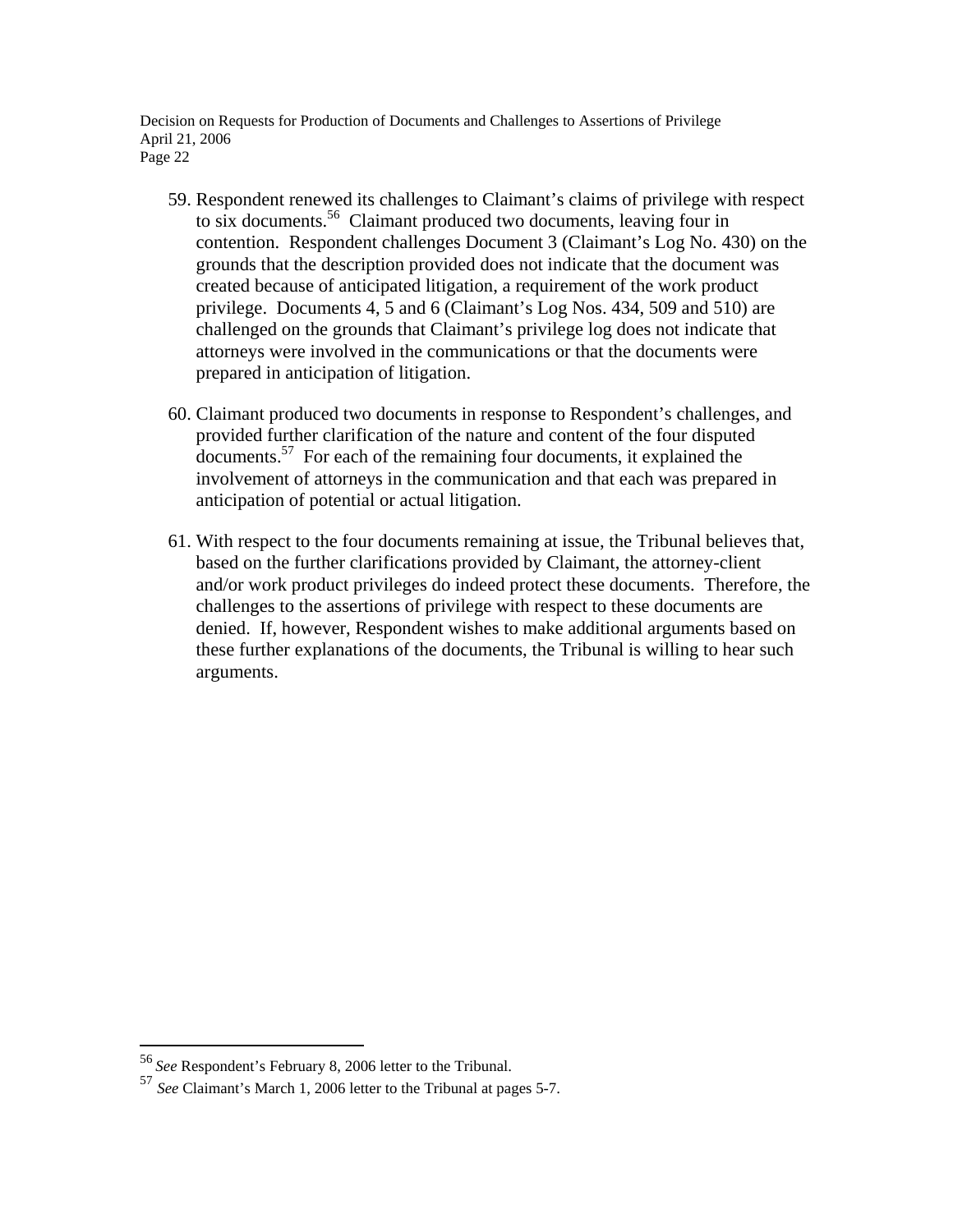#### **III. Conclusion**

62. In summation, the Tribunal as detailed above:

- a. requests Respondent to produce California Log Nos. 161, 173, 203, 204, 205, 206, 207, 209, 210 and 211 (Section A, Group 1) as soon as possible;
- b. determines that California Log No. 105 (Section A, Group 2) is protected by the attorney-client privilege;
- c. denies Claimant's request to compel the production of California Log Nos. 18, 24, 129, 51 and 74 (Section A, Groups 3 and 4), but is willing to consider further argument from Claimant based upon the factual clarifications provided by Respondent;
- d. determines that California Log Nos. 150 and 156 (Section A, Group 5) are protected by the attorney-client privilege;
- e. determines that California Log Nos. 13, 14, and 107 (Section A, Group 6) are protected by the attorney-client privilege;
- f. defers determination on the assertions of the deliberative process privilege to California Log Nos. 162, 192, 193, 194, 197 and 208 (Section A, Group 6) until such time as it becomes apparent to the Tribunal that the circumstances of this case indicate a need for the documents sufficient to justify an order for their production;
- g. defers determination on the assertions of the deliberative process privilege to all documents in Section B until such time as it becomes apparent to the Tribunal that the circumstances of this case indicate a need for the documents sufficient to justify an order for their production;
- h. defers determination on the assertions of the deliberative process privilege to all documents in Section C until such time as it becomes apparent to the Tribunal that the circumstances of this case indicate a need for the documents sufficient to justify an order for their production;
- i. determines that all documents listed as protected by the attorney-client privilege in Section D are indeed absolutely protected under that privilege and thus may not be further challenged in this proceeding;